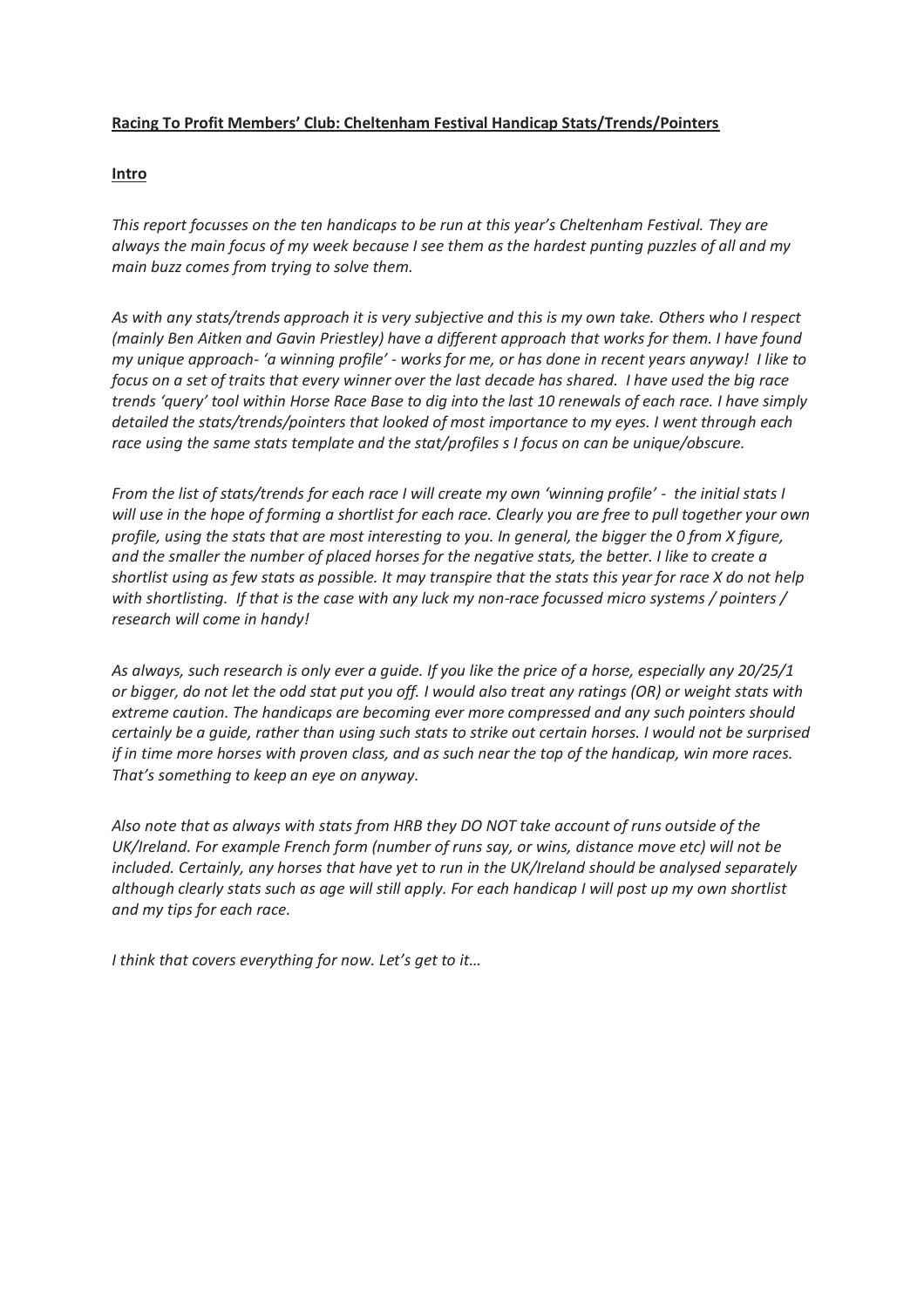#### **Tuesday 13 March 2018 – Champion Day**

13:30 The Sky Bet Supreme Novices' Hurdle (Grade 1) (4yo+, 2m 110y) 14:10 The Racing Post Arkle Challenge Trophy Chase (Grade 1) (5yo+, 2m) 14:50 The Ultima Business Solutions Handicap Chase (Grade 3) (5yo+, 3m 110y) 15:30 Unibet Champion Hurdle Challenge Trophy (Grade 1) (4yo+, Class 1, 2m 110y) 16:10 The OLBG Mares' Hurdle Race (Registered As The David Nicholson Mares' Hurdle) (Grade 2) (4yo+, 2m 4f) 16:50 The JT McNamara National Hunt Chase (Listed Amateur Riders' Novices' Chase) (5yo+, 4m) 17:30 The Close Brothers Novices' Handicap Chase (0-140) (5yo+, 2m 4f 110y)

#### **Wednesday 14 March 2018 – Ladies Day**

13:30 Ballymore Novices' Hurdle (Registered As The Baring Bingham Novices' Hurdle) (Grade 1) (4yo+, 2m 5f)

14:10 The RSA Steeple Chase (Novices' Grade 1) (5yo+, 3m 110y)

14:50 The Coral Cup Hurdle (Grade 3 Handicap Hurdle) (4yo+, 2m 5f)

15:30 The Betway Queen Mother Champion Chase (Grade 1) (5yo+, 2m)

16:10 The Glenfarclas Chase (Cross Country Chase) (5yo+, 3m 7f)

16:50 The Fred Winter Juvenile Handicap Hurdle (Grade 3) (4yo, 2m 110y)

17:30 The Weatherbys Champion Bumper (Grade 1 Standard Open NH Flat Race) (4-6yo, 2m 110y)

#### **Thursday 15 March – St Patrick's Thursday**

13:30 The JLT Novices' Chase (Registered As The Golden Miller Novices' Chase) (Grade 1) (5yo+, 2m 4f)

14:10 The Pertemps Network Final (Listed Handicap Hurdle) (5yo+, 3m)

14:50 The Ryanair Chase (Registered As The Festival Trophy Chase) (Grade 1) (5yo+, 2m 5f) 15:30 Sun Bets Stayers Hurdle (Grade 1) (4yo+, 3m)

16:10 The Brown Advisory & Merriebelle Stable Plate (Grade 3 Handicap Chase) (5yo+, 2m 4f)

16.50 The Trull House Stud Mares' Novices' Hurdle (Grade 2) (2 miles 1f)

17:30 The Fulke Walwyn Kim Muir Challenge Cup Handicap Chase (Amateur Riders) (5yo+, 3m 1f 110y)

**Friday 16 March – Gold Cup Day**

\*

13:30 The JCB Triumph Hurdle (Juvenile Grade 1) (4yo, 2m 1f)

14:10 The Randox Health County Handicap Hurdle (Grade 3) (5yo+, 2m 1f)

14:50 The Albert Bartlett Novices' Hurdle (Registered As The Spa Novices' Hurdle) (Grade 1) (4yo+, 3m)

15:30 The Timico Cheltenham Gold Cup (Grade 1) (5yo+, 3m 2f 110y)

16:10 The St James' Place Foxhunter Chase Challenge Cup (5yo+, 3m 2f 110y)

16:50 The Martin Pipe Conditional Jockeys' Handicap Hurdle (4yo+, 2m 4f 110y)

17:30 The Johnny Henderson Grand Annual Handicap Chase (Grade 3 Handicap) (5yo+, 2m 110y)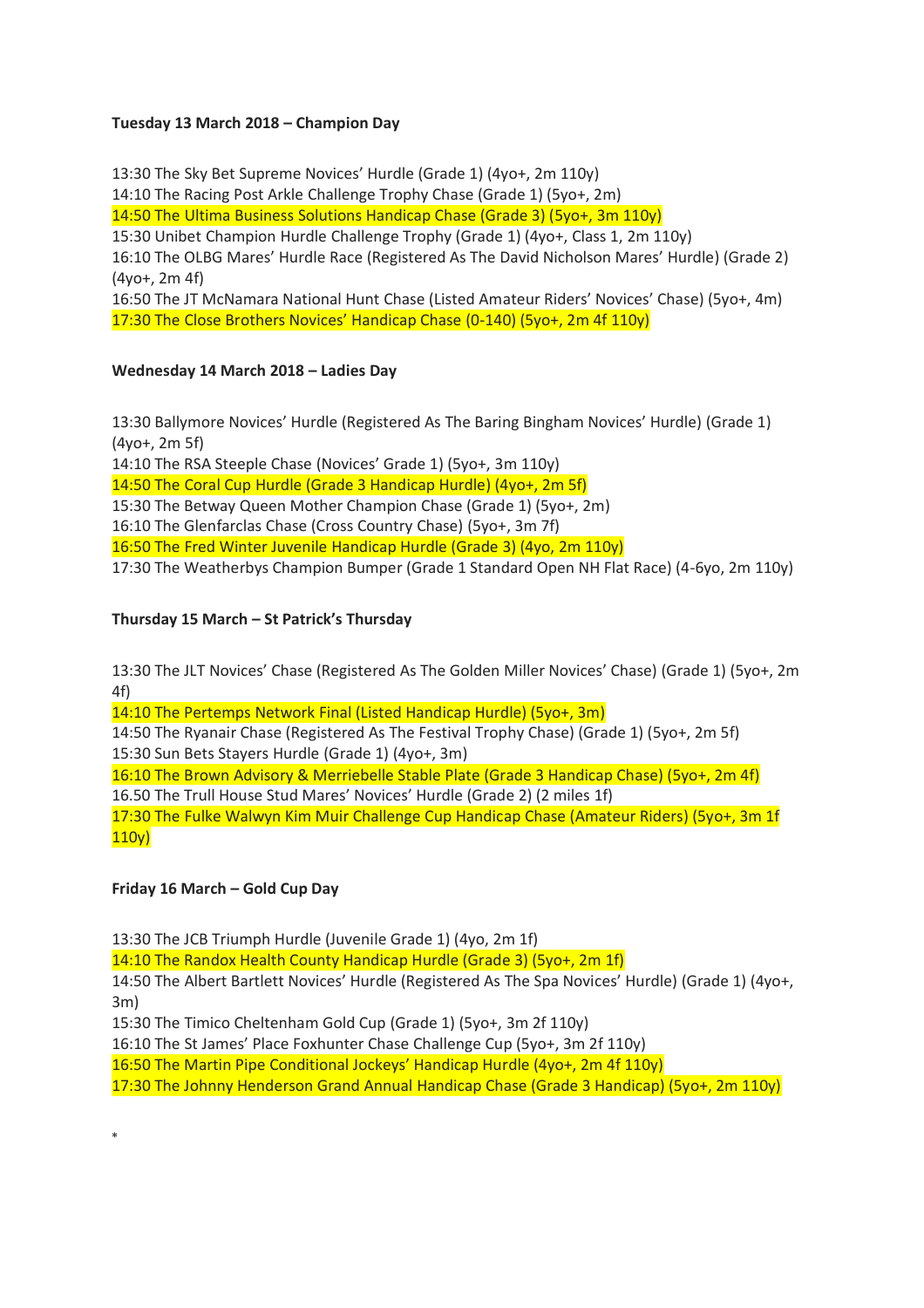### **Tuesday 13 March 2018 – Champion Day**

14:50 The Ultima Business Solutions Handicap Chase (Grade 3) (5yo+, 3m 110y)

17:30 The Close Brothers Novices' Handicap Chase (0-140) (5yo+, 2m 4f 110y)

### **14:50 The Ultima Business Solutions Handicap Chase (Grade 3) (5yo+, 3m 110y)**

*10/214 runners, 39 places* 

10/10 Irish or GB Bred

- GB: 1/42,11p
- IRE: 9/126,21p
- FR: 0/38,6p

10/10 Aged 7-10

- $6: 0/15,3p$
- $11+:0/22, 2p$
- 8/10 aged 7/8: 8/99,21p … 80% winners from 46% runners

10/10 were moving up in distance 0.5f or more from last run. 0/59,7p were not 10/10 had run at Cheltenham (0/31,5p had not) 10/10 had been ridden by jockey previously (0/32,3p had not) 10/10 had 0-2 runs in the class (G3) (3+, 0/82,8p) 10/10 0-3 chase runs at Cheltenham (4+, 0/62,6p) 10/10 had 0-2 handicap wins (3+, 0/60,6p) 10/10 had 0-3 chase wins (4+, 0/61,5p) 10/10 had 0-1 handicap chase wins (2+ , 0/75,6p) 10/10 top 6 LTO  $\bullet$  7<sup>th</sup> or worse: 0/75,12p

 $\bullet$  PU LTO: 0/25,2p

10/10 ran Left Handed LTO

• Right Handed: 0/78,9p

8/10 maximum distance win between 3m-3m1.5f (8/117,25p, 80% winners, 55% runners, 64% places)

8/10 had 0-4 handicap chase runs (8/90,26p, 80% winners, 42% runners, 67% places) 7/10 had 3-6 chase runs (7/54,15p, 70% winners, 25% runners, 38% places) 7/10 OR 142-148 (7/80,19p, 70% winners, 37% runners, 48% places) 5/10 OR 5lb or higher than last run (5/46 runners, 9 places)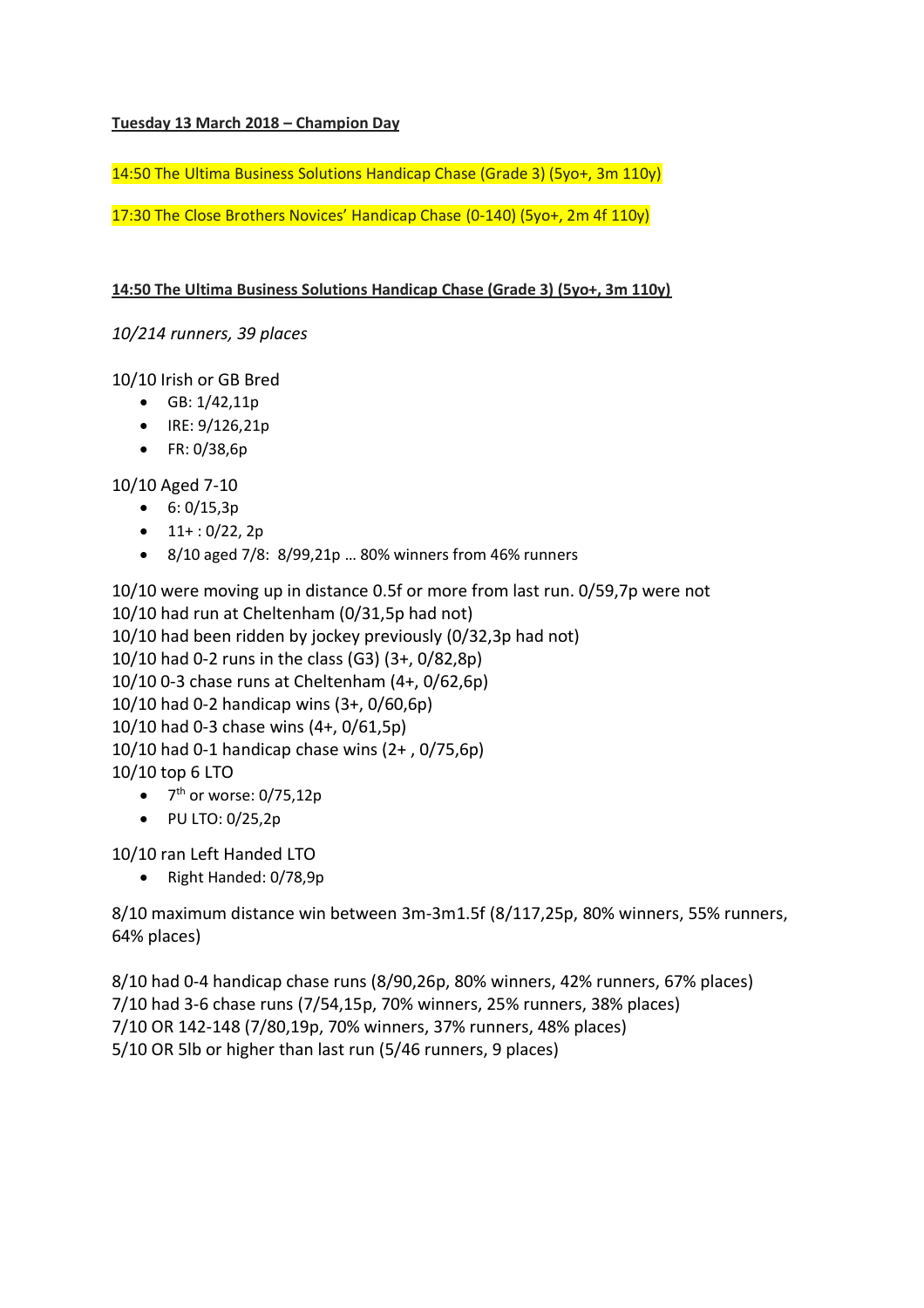# **Other**

Grade 3 the highest class had run in: 0/35,5p Running at same class as LTO (G3): 0/58,6p Horse ran 1-15 days ago: 0/17,0p Horse Ran over 3m1f or further LTO: 0/50,5p Horse ran over hurdles LTO: 4/26,6p Horse last race: hurdle / beginners chase/Novice chase/hncp hurdle/hncp novice chase

- 7/59,15p (70% winners, 29% runners, 38% places)
- Handicap Chase: 3/133,22p

Horse ran in Non-handicap LTO: 5/55,14p Horse ran in G3 LTO: 0/58,6p

Track LTO

- Chelt: 3/42,11p / Donc: 3/21,6p / Hayd: 2/16,4p
- Newbury: 0/22,2p / Ascot: 0/15,1p / Kemp: 0/25,1p
- Ran South East England LTO: 0/74, 5p
	- o Ascot/Font/Kemp/Newb/Plump/Sand

# **Trainers**

- Jonjo (3/15,4p), D Pipe (3/14,6p)
- 1 win: N Mulholland/J Moffatt/C Tizzard / A King
- NTD: 0/15,0p / V Williams 0/13,0p / P Nicholls 0/11,1p / N Henderson 0/10,2p
- Irish Trained: 0/20,6p

# **17:30 The Close Brothers Novices' Handicap Chase (0-140) (5yo+, 2m 4f 110y)**

# *10/199 runners, 40 places*

10/10 sent off 16/1 or shorter

• 18/1 or bigger SP: 0/97,11p

9/10 had 3-4 chase runs (9/114,30p, 90% winners, 57% runners, 75% places)

• Not 3-4 chase runs: 1/85.10p

# 8/10 aged 5-7 (8/131,28p, 80% winners, 65% runners, 70% places)

# **Other**

Track LTO

• Kempton (2/21,7p), Chelt (2/25,4p)

# **Trainers**

# *No trainer has won this more than once in last 10 years*

- 1 win: A Fleming/P Hobbs/N Henderson/J Snowden/T Taaffe/R Curtis/P Nicholls/I Williams/Kieran Burke
- $\bullet$  V Williams (0/10,1p)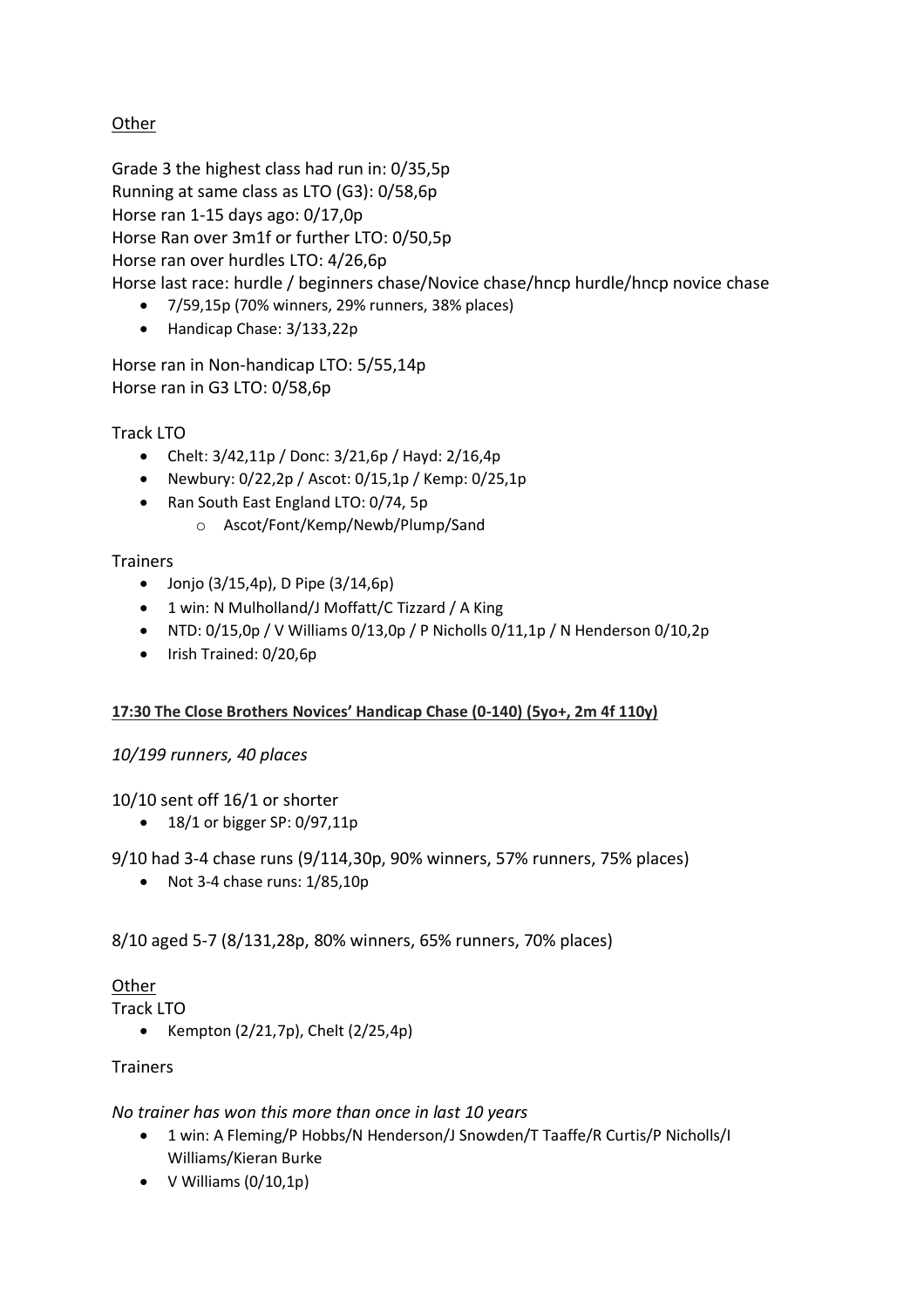### **Wednesday 14 March 2018 – Ladies Day**

14:50 The Coral Cup Hurdle (Grade 3 Handicap Hurdle) (4yo+, 2m 5f)

16:50 The Fred Winter Juvenile Handicap Hurdle (Grade 3) (4yo, 2m 110y)

## **14:50 The Coral Cup Hurdle (Grade 3 Handicap Hurdle) (4yo+, 2m 5f)**

*10/261 runners, 40 places*

10/10 aged 5-8 (9+, 0/34,4p) 10/10, 0 class wins (1 win in class: 0/30,4p) 9/9 ran in a 'hurdle' (as defined by HRB) or a hncp hurdle LTO (Did not: 0/63,7) 9/9 running at same distance or further than LTO (down in trip: 0/50,7p) 9/10 had 0-1 handicap wins (2+ : 1/98,12p) 9/10, 16/1 or shorter SP

•  $18/1 : 1/165,14p$ 

8/9 (of those with UK/Irish form) had won at least once last 3 starts (1/114,11p had not) 8/9 ran 31-90 days ago (ran outside of this: 1/126,19p)

7/10 had 4-5 career wins (7/89,17p, 70% winners, 34% runners, 42% places)

• Outside of this: 3/172,23p (those with no UK run 1/4)

5/10 French Bred (5/61,12p)

- GB: 2/62,9p
- IRE: 3/121,18p

# Other

Bottom weights (exc claim): 0/35,3p Horse ran over 2m6f or further LTO: 0/44,5p Horse ran in a novices race LTO: 0/42,5p Horse ran in a chase LTO: 0/25,2p

Track LTO:

- $\bullet$  Ffos Las (2/5,2p)
- Leopardstown (0/16,1p) , Cheltenham (0/26,4p), Ascot (0/31,3p)

Trainers

- G Elliot (2/10,4p), N Henderson (2/29,3p) 1 win (P Nicholls/D McCain/J Harrington/T Taffe/A King)
- D Pipe (0/15,2p) P Hobbs (0/12,0p) , W Mullins (0/21,3p)
- Irish Trained: 4/64,12p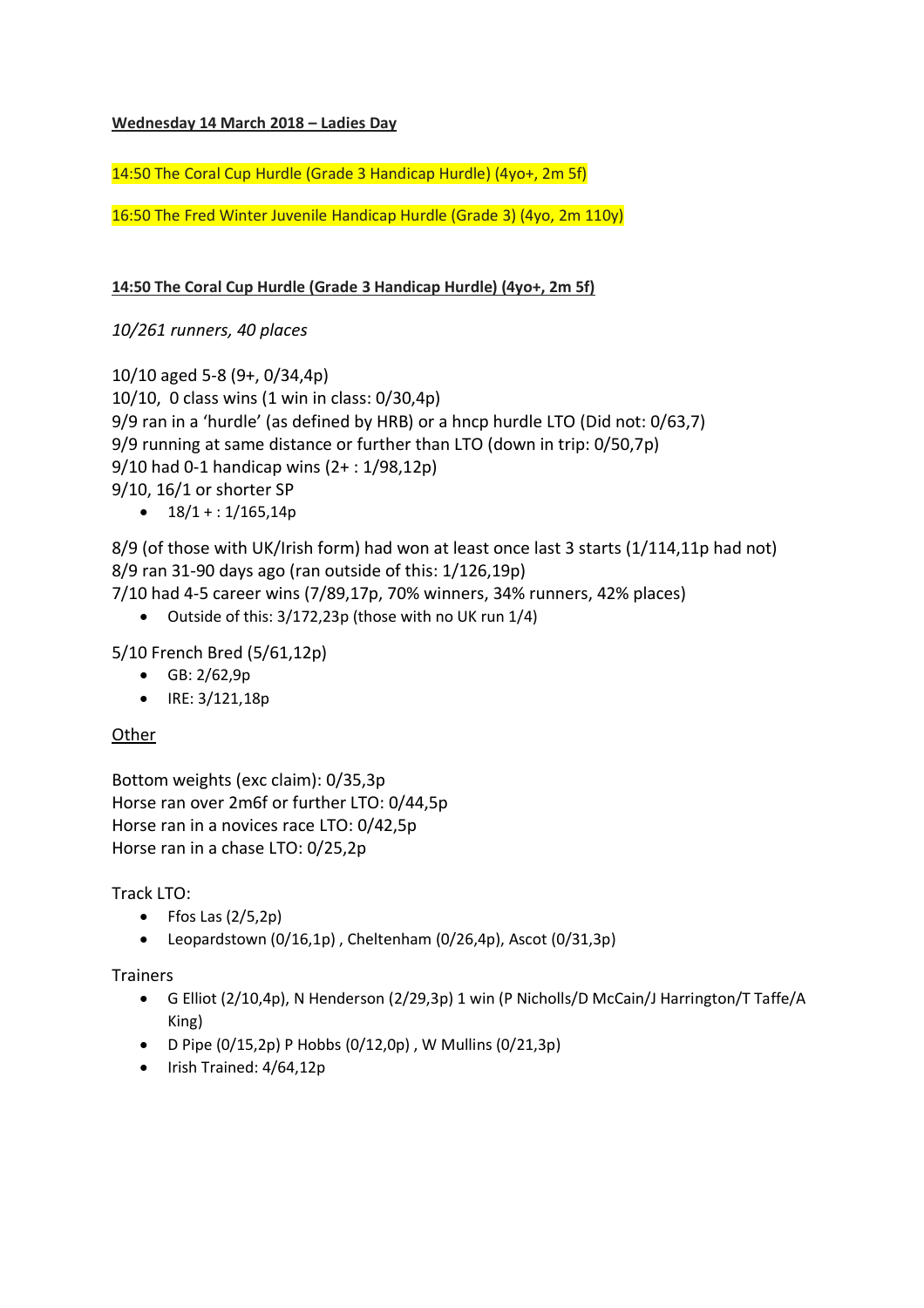# **16:50 The Fred Winter Juvenile Handicap Hurdle (Grade 3) (4yo, 2m 110y)**

# *10/229 runners, 40 places*

10/10 had yet to race at Cheltenham (had… 0/45,5p) 10/10 ran in Non Handicap LTO (ran in handicap, 0/37,7p) 8/9 had won at least once in last three starts (1/77,10p had not) 8/10 had NO run at the distance (8/102,19p, 80% winners, 45% runners, 48% places) 6/10 had 0-3 career runs (6/86,22p)

•  $4/10$  had 12-14 career runs  $(4/36,6p)$ 

## **Other**

Horse finished 2<sup>nd</sup> or 3<sup>rd</sup> LTO: 0/89, 12p Horse last ran 46+ day ago: 0/61,10p Horse ran in a race with 6 or fewer runners LTO: 0/49, 9p

### Track LTO

• Kempton  $(2/21,5p)$ 

### **Trainers**

- P Nicholls (3/17,9p) , 1 win (T Easterby/G Elliot/A Moore/Nick Williams/N Henderson/E Lavelle)
- D Pipe  $(0/11,3p)$ , A King  $(0/16,4p)$ , W Mullins  $(0/10,0p)$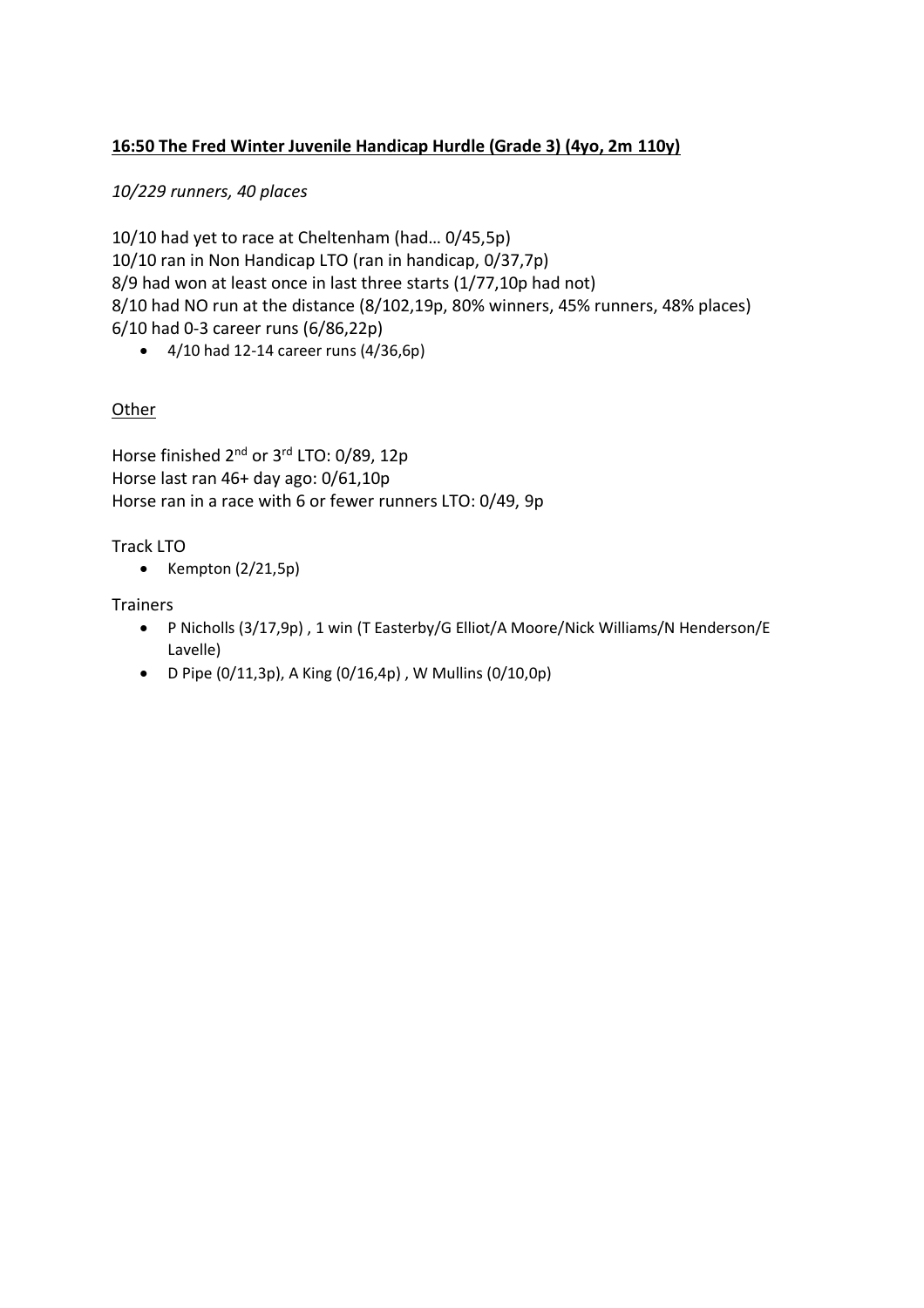### **Thursday 15 March – St Patrick's Thursday**

14:10 The Pertemps Network Final (Listed Handicap Hurdle) (5yo+, 3m)

16:10 The Brown Advisory & Merriebelle Stable Plate (Grade 3 Handicap Chase) (5yo+, 2m 4f)

17:30 The Fulke Walwyn Kim Muir Challenge Cup Handicap Chase (Amateur Riders) (5yo+, 3m 1f 110y)

**14:10 The Pertemps Network Final (Listed Handicap Hurdle) (5yo+, 3m)**

*10/235 runners, 40 places*

10/10 GB or IRE bred

- GB: 4/55,9p
- IRE: 6/125,21p
- FR: 0/42,8p
- GER: 0/9,1p

# 10/10 were Up 1 or 2 classes from last run

- Drop 1 or more: 0/47,1p
- $Up 3 + : 0/17, 2p$

10/10 had run over a max 3m2.5f in career (had raced 3m3f+, 0/32,4p)

10/10 had been ridden by jockey previously (0/41,5p had not)

10/10 had 0-2 handicap hurdle wins (3+ : 0/32, 3p)

10/10 ran in a non major race LTO (Did not..G1/2/3/Listed…0/50,2p… G1/Listed only 0/4,1p) 10/10 ran in a handicap hurdle or novice hurdle LTO (0/49,5p did not)

9/10 Top 8 LTO

9/10 Top 10 in the market

 $\bullet$  11<sup>th</sup> or below: 1/124, 12p

8/10 placed on their last start (8/106,25p)

8/10 had 1-4 handicap hurdle runs (8/102,22p)

8/10 Top 4 LTO (8/135,28p)

8/10 had 1 or 4 runs only in last 90 days (2/149,24p outside this)

• 4 runs last 90 days (hard fit?): 4/14,5p, +68 BFSP

8/10 had 6-10 hurdle runs (8/91,22p, 80% winners, 38% runners, 55% places)

- $\bullet$  1-5: 0/32,4p
- 6+7: 6/38,10p, +65 (inc the last 5 winners)

6/10 had 6-10 career runs (6/56,14p, 60% winners, 21% runners, 35% places)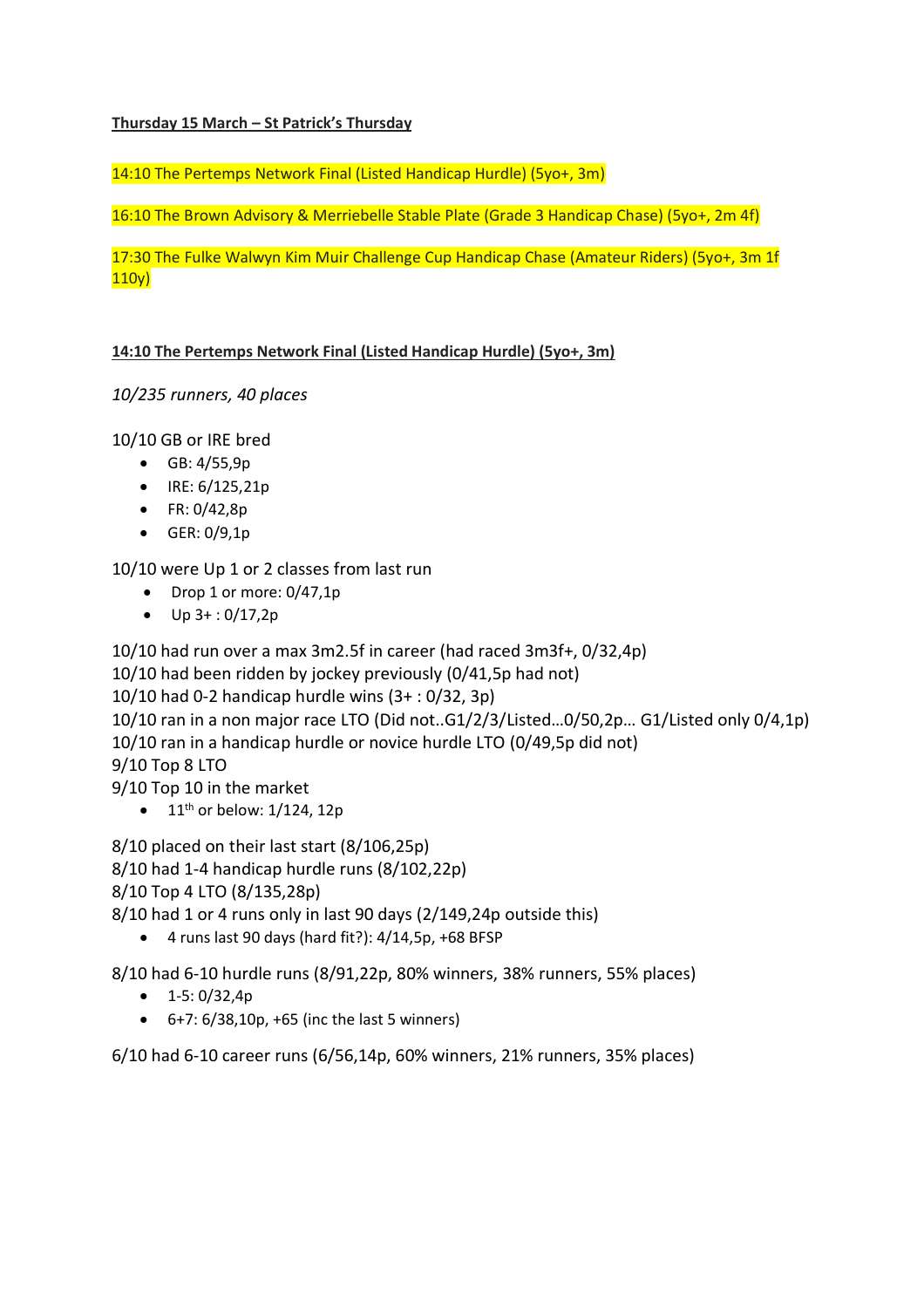**Other** 

Horse had 3 career wins only: 0/61,4p

Position In Weights (exc claims)

- Bottom (inc joint) : 0/23,2p
- $\bullet$  3<sup>rd</sup> to 7<sup>th</sup>: 0/57, 8p

Track LTO

- Haydock  $(2/47,8p)$  Warwick  $(2/13,2p)$  FairyH $(2/5,2p)$
- Chelt  $(0/22,2p)$

Trainer

- D Pipe (2/21,5p) , P G Kelly (2/2) 1 win (Hobbs/V Williams/N Henderson/NTD/Jonjo O'Neill/M Jefferson)
- P Nicholls: 0/13,3o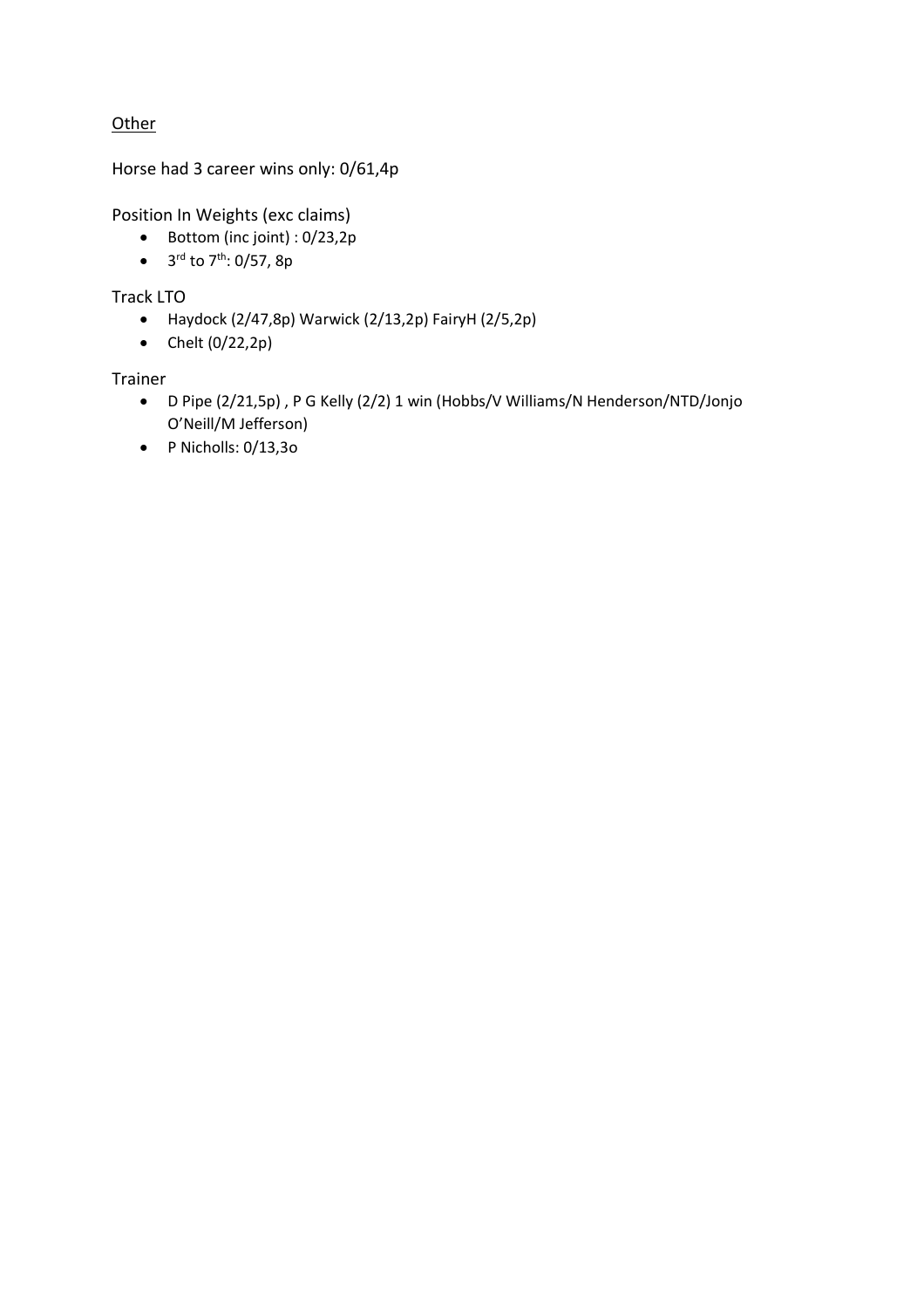## **16:10 The Brown Advisory & Merriebelle Stable Plate (Grade 3 Handicap Chase) (5yo+, 2m 4f)**

# *10/225 runners, 40 places*

10/10  $5<sup>th</sup>$  or lower in the weights (top 4, 0/45,7p) 10/10 had 0-3 runs in the class (4+ runs in the class (G3): 0/57,5p) 10/10 had 0 wins in the class (1+ : 0/36,4p) 10/10 ran in a handicap chase or novice chase LTO (0/45,7p did not) 9/10 carried 10-13 or less on back exc claims

• 11-00+ , 1/84,13p (0/26,4p last 4 years)

9/10 had finished top 2 at least once last three starts (1/80,10p had not) 9/10 ran over 2m3.5f -2m5f LTO (9/116,22p, 90% winners, 51% runners, 55% places)

## **Other**

**Owners** 

- Gigginstown: 2/3,2p, +35
- Trevor Hemmings:  $1/2,1p, +61$

Highest class run:

- $G2 0/40, 3p$
- C2/Listed/G3: 7/63,18p, 70% winners, 28% runners, 45% places)

Horse had 1 run only previous 90 days: 0/74,9p

Track Direction LTO

- LH: 8/117,26p
- RH: 2/103, 14p

PU LTO: 2/21,5p, +55

### Track LTO

- Cheltenham: 3/44,9p
- Kempton: 0/32,1p
- Ascot: 0/15,1p

### Trainer

- D Pipe: 3/21,6p
- V Williams: 2/19,4p
- N Henderson: 0/17,1p , P Nicholls: 0/14,2p

Irish Trained: 2/25,6p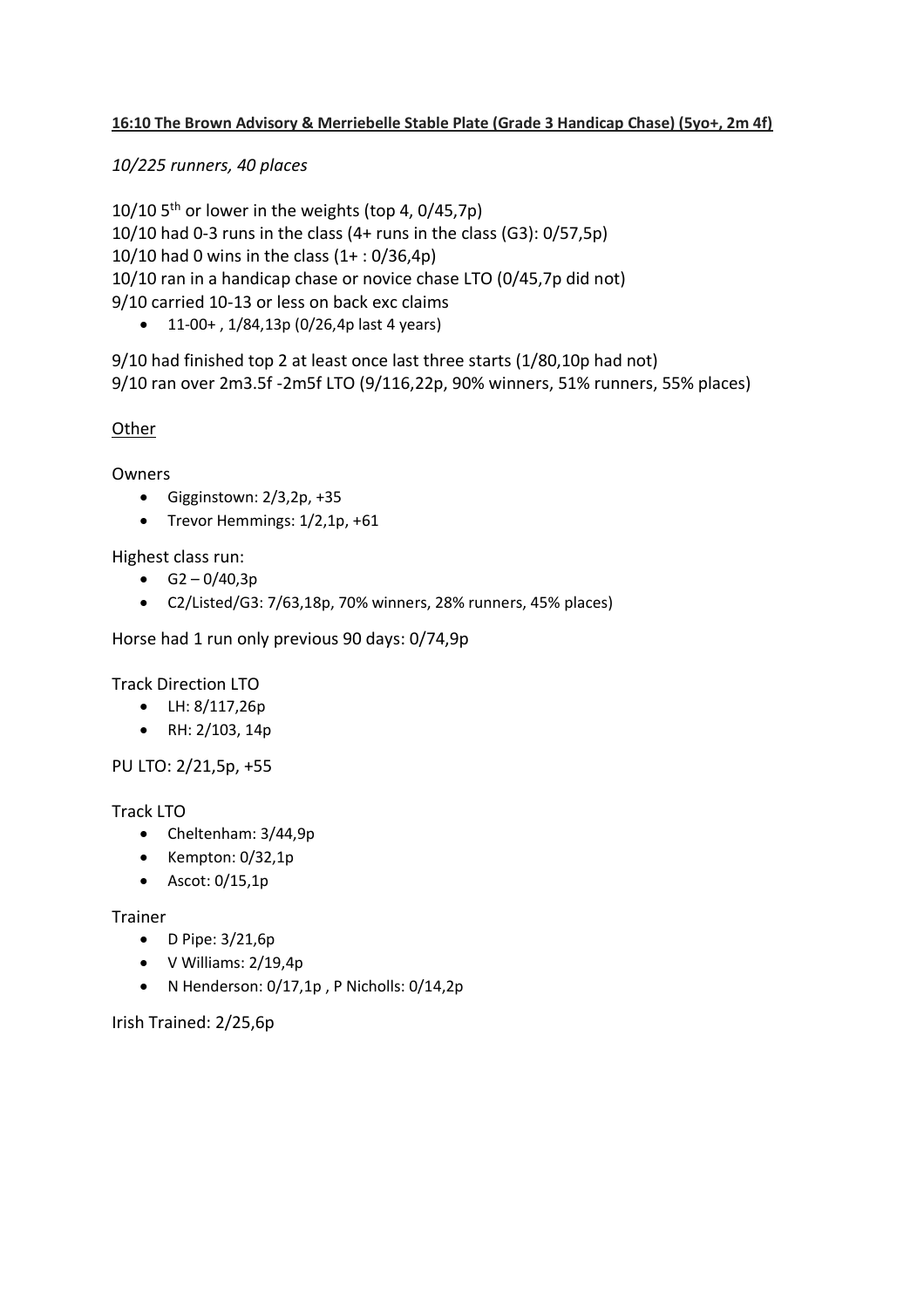**17:30 The Fulke Walwyn Kim Muir Challenge Cup Handicap Chase (Amateur Riders) (5yo+, 3m 1f 110y)**

*10/236 runners, 40 places*

```
10/10 had 3-7 runs in previous 365 days (0/60,10p outside this)
10/10 had 6+ chase runs (3-5, 0/43,8p) 
10/10 had 0-4 runs in the class (5+, 0/67,9p) 
10/10 had 1-3 chase wins (0/62,6p outside this) 
10/10 had 0-2 handicap chase wins (3+, 0/45,3p) 
9/10 aged 7-9 (9/164,29p) 
   \bullet 10+, 1/62,9p
```
9/10 16/1 or shorter SP (18/1+, 1/137,10p… 18/1-20/1, 0/25,7p) 9/10 OR 134+

- $133<, 1/87, 11p$
- 137-142: 8/76,18p

9/10 OR was between 2lb lower and 2lb higher than last run (9/143,24p, 90% winners, 61% runners,60% places) (outside of this, 1/93,16p) 9/10 had 11-4 or more on back, exc claims (9/136,29p) 8/10 ridden by non claiming jockey (8/145,33p)

• Claiming jockeys 3lb-7lb: 2/91,7p

**Other** French Bred: 0/41,4p

Owners: JP McManus, 1/10,4p

PU LTO: 2/25,8p

Track LTO

- Haydock: 2/20,3p
- Newbury: 0/17,1p, Sandown 0/16,3p, Doncaster 0/19,2p

**Trainers** 

- D Pipe: 2/28,4p
- 1 win: JJ Quinn, J Culloty, G Elliot, NTD, E Williams, D McCain, S Edmunds, Jonjo O''Neill

Irish Trained: 2/41, 11p

### Jockey

 $\bullet$  JJ Codd:  $4/9,4p$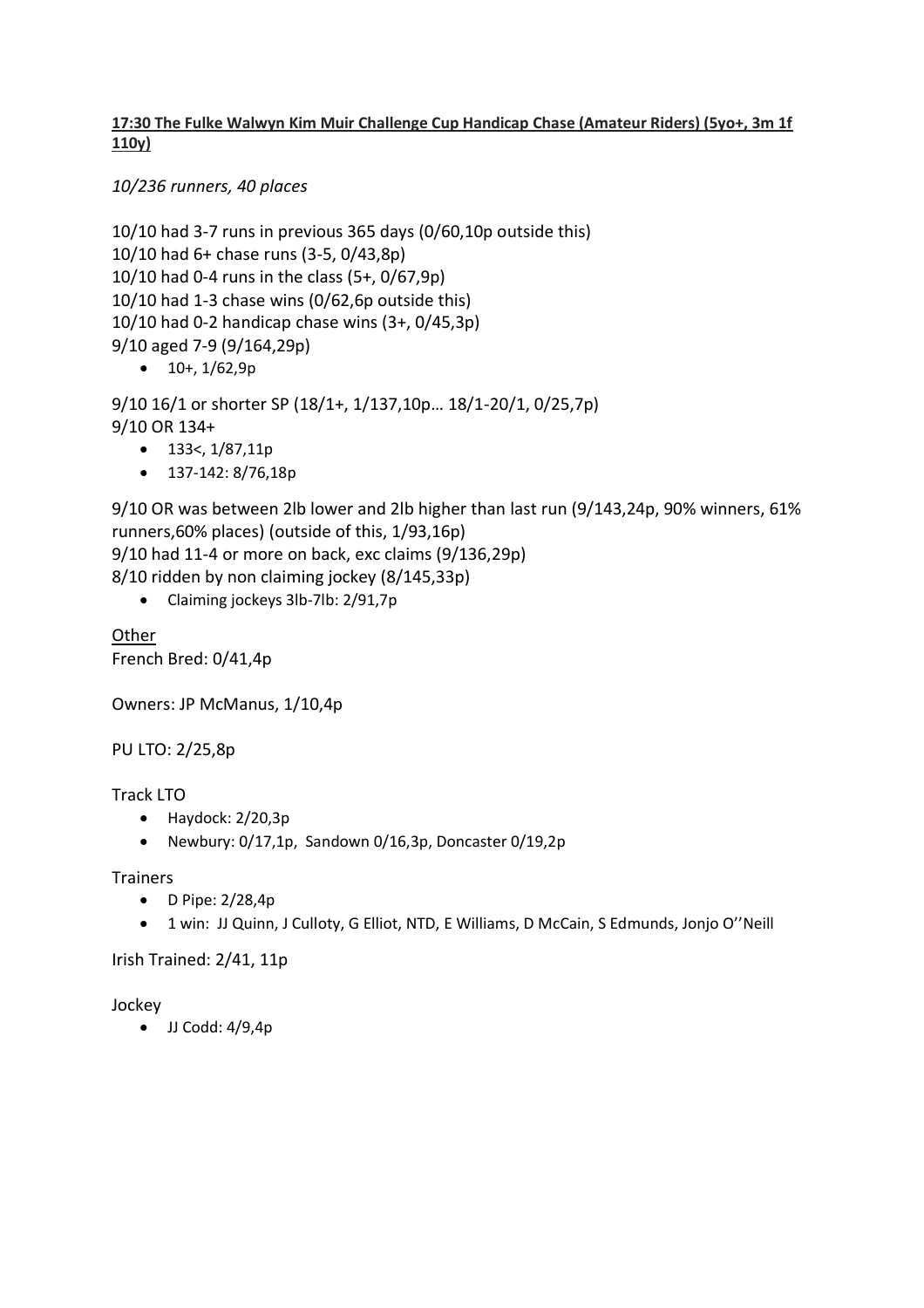## **Friday 16 March – Gold Cup Day**

14:10 The Randox Health County Handicap Hurdle (Grade 3) (5yo+, 2m 1f)

16:50 The Martin Pipe Conditional Jockeys' Handicap Hurdle (4yo+, 2m 4f 110y)

17:30 The Johnny Henderson Grand Annual Handicap Chase (Grade 3 Handicap) (5yo+, 2m 110y)

### **14:10 The Randox Health County Handicap Hurdle (Grade 3) (5yo+, 2m 1f)**

*10/260 runners, 40 places*

10/10 had 1+ runs in handicap hurdles (0 hncp hurdle runs, 0/39,5p) 10/10 had 0-2 distance runs (3+, 0/54,6p) 10/10 had 0-2 handicap wins (3+, 0/66,8p) 10/10 were 16/1 or shorter on last start (18/1+, 0/57,7p) 9/10 OR 139 or lower (140+, 1/107,12p...last year's winner who was top weight/had class) 9/10 carried 11-4 or less (exc claims) (11-5+ 1/60,7p)  $9/10$ ,  $9<sup>th</sup>$  or lower in the weights (Top 8, 1/86,9p) 8/10 aged 5 or 6 (8/143,23p) • Age 7: 0/62,11p

- 
- Age 8: 2/29,3p
- $-9+:0/26,3p$

8/10 had won at least once on last four starts (2/85,12p had not) 8/10 had 1-3 career wins (8/120,23p, 80% winners, 46% runners, 57% places) 6/10 were top 3 LTO (6/114,17p)

# **Other**

Horse moving up 1 class (0/27,1p) Jockey hadn't ridden horse previously: 1/64,8p Ran in a Listed race LTO: 0/27,1p Horse ran in a novice hurdle LTO: 0/27,4p

### Track LTO

- Leopardstown: 5/32,10p, +70
- Cheltenham: 2/20,3p
- Newbury: 0/54,7p

### **Trainers**

- $\bullet$  W Mullins:  $4/22,8p$
- P Nicholls: 2/15,3p
- 1 win: T Mullins/ T Hogan/A J Martin/D Skelton
- N Henderson: 0/16,1p

Irish trained: 7/80,18p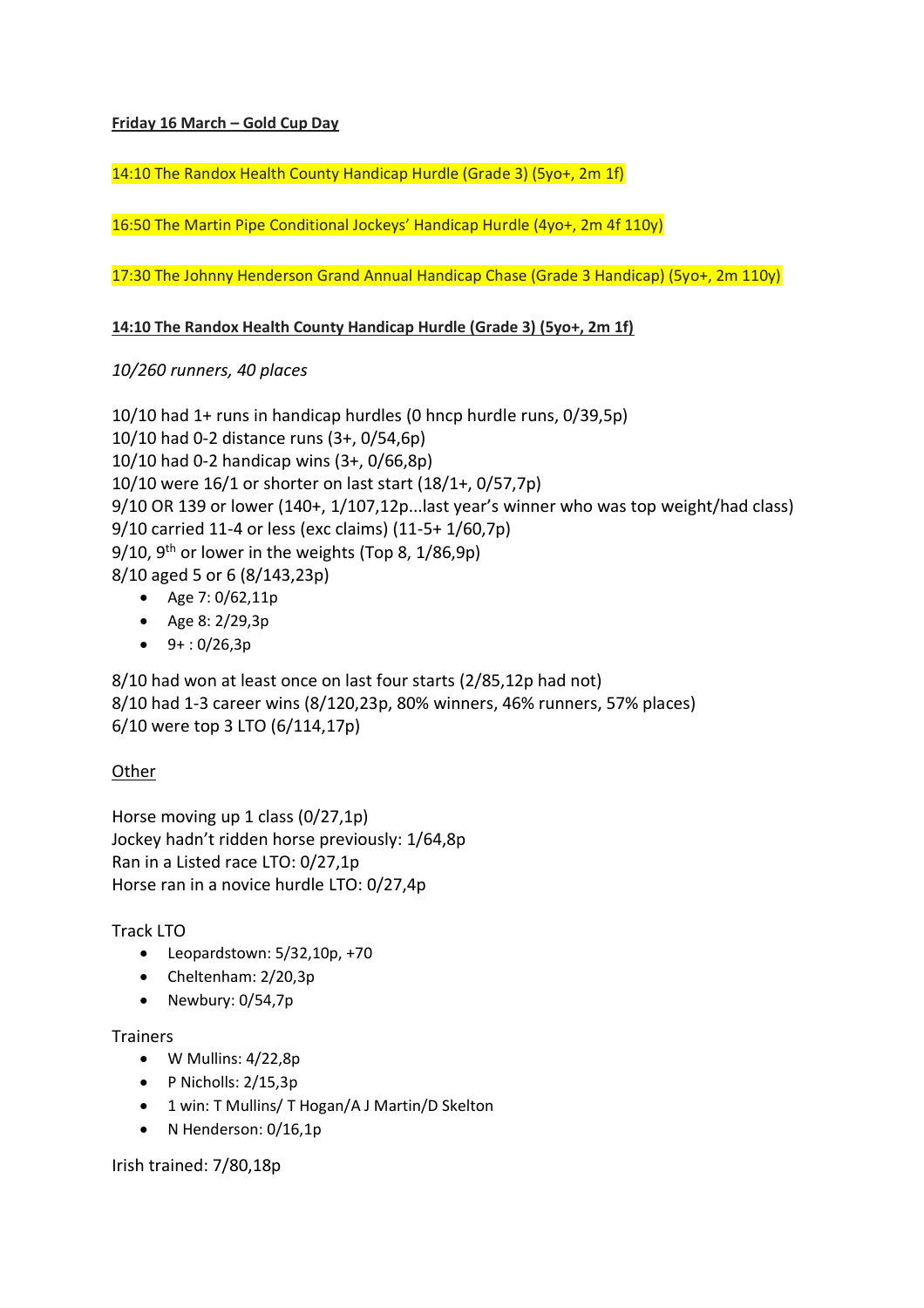# **16:50 The Martin Pipe Conditional Jockeys' Handicap Hurdle (4yo+, 2m 4f 110y)**

*9/209 runners, 36 places*

9/9 Aged 5 or 6 (9/126,25p, 90% winners, 60% runners, 69% places)

- Age 7+ : 0/82,10p
- Age  $4: 0/1, 1p$

9/9 28/1 or shorter SP (33/1 or bigger SP: 0/84,6p)

9/9 were moving in class from last run (running at same class: 0/63,6p)

• 5/52,13p were dropping 2 or 3 classes

9/9 had 1+ run previous 90 days (0: 0/24,1p)

9/9 had 0-1 runs at Cheltenham (2+, 0/63,6p)

9/9 had 0-4 career wins (5+, 0/55,3p)

9/9 ridden by jockeys with no claim or 3lb (5lb+ , 0/34,6p)

9/9 were sent off 13/2 or shorter on last start (9/117,29p, 90% winners, 56% runners,80% places)

9/9 ridden by non-claiming jock or 3lb claim LTO (5lb+ , 0/35,2p)

9/9 ran 21-60 days ago (9/131,26p)

9/9 did not run in a C2 LTO (0/63,6p did)

8/9 had 1-11 career runs (8/111,29p, 80% winners, 53% runners,80% places) (1/98,7p had  $12+$ 

7/9 were  $3^{rd}$  to  $9^{th}$  in the weights (exc claims) (7/67,16p, 70% winners, 32% runners, 44% places)

• Top 2:  $0/25.3p$ ;  $11<sup>th</sup>$  or lower:  $2/107.16p$ 

6/9 Irish Bred (6/92,15p)

- GB: 1/46,8p
- FR: 2/58,12p

# Other

Horse had 1 or 2 runs in handicap hurdles: 0/59,8p Horse had 3 hurdle wins only: 0/48,4p 5/9 ran in a G3 or G2 LTO (5/52,13p) Horse was 2<sup>nd</sup> LTO: 0/30,1p 6/9 ran in a non handicap LTO: (6/75,19p… handicap… 3/134,17p)

# Track LTO

- Cheltenham: 0/18,0p
- Newbury: 0/18,0p
- Ascot: 0/18,1p

# Trainer

- W Mullins: 3/14,5p
- P Nicholls: 2/17,6p
- 1 win: N Henderson, 1/22,5p, G Elliot (1/10,4p) E Lavelle, M Jefferson
- P Hobbs  $0/14,2p$ , D Pipe  $0/18,1p$ ,

Irish Trained: 4/35,12p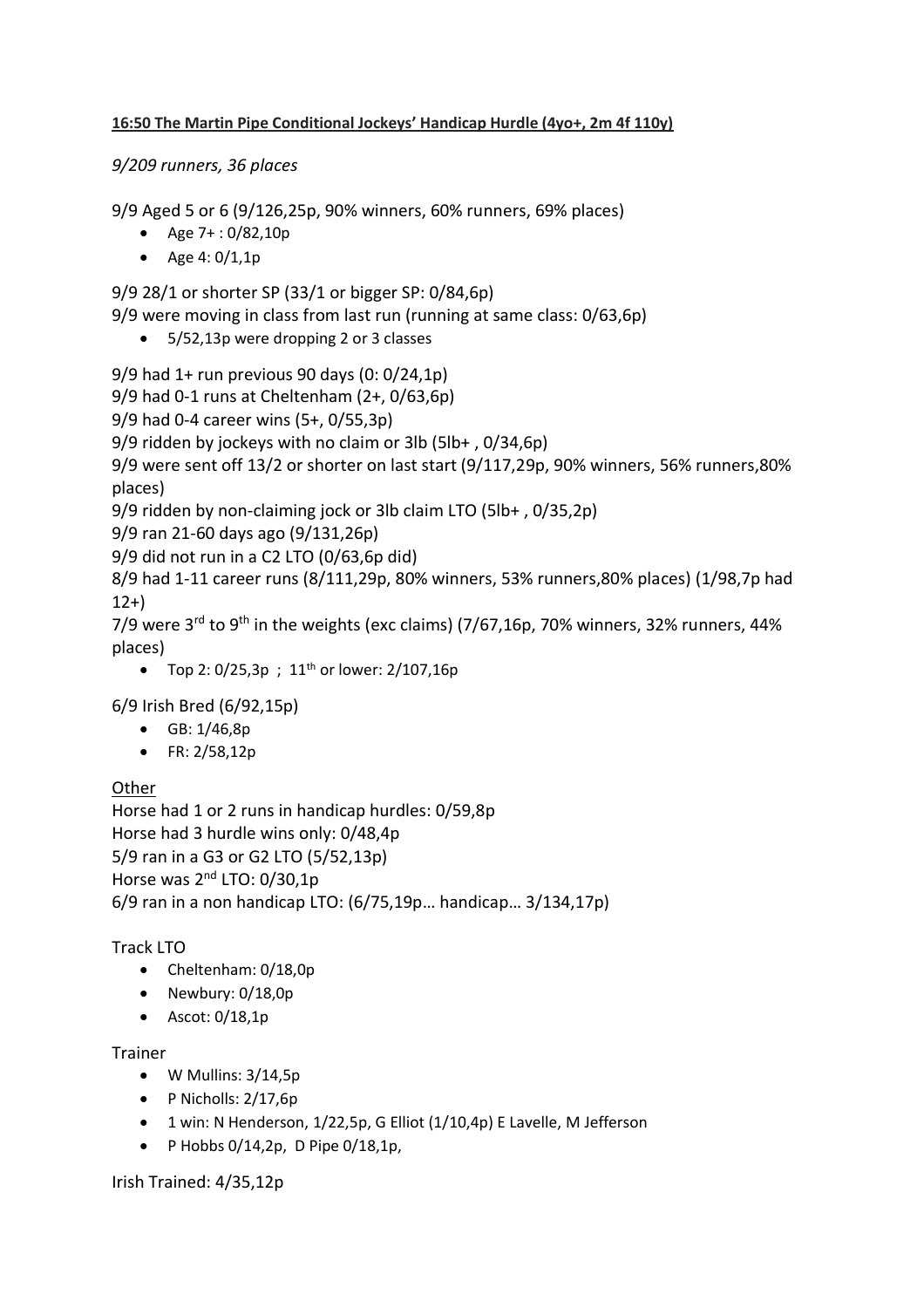# **17:30 The Johnny Henderson Grand Annual Handicap Chase (Grade 3 Handicap) (5yo+, 2m 110y)**

*10/212 runners, 40 places*

10/10 carried 11-6 or less, exc claims (11-7+, 0/29,5p) 10/10 had run at G1 or G2 in career (had not… 0/58,10p) 10/10 last ran 26 or more days ago (1-25 days… 0/40,3p) 9/10 were moving down 1f or 0.5f or up 0.5f from last run (9/105,23 places) 9/10 had 4-12 chase runs (9/102,24p) 9/10 had 1-3 Grade 3 runs to their name (9/105,26p) (0 – 1/69,10p) 9/10 ran over 2m LTO or 2m1f-2m1.5f (9/105,25p) 8/10 OR between 2lb lower and 2lb higher than last race • 8/127,25p,80% winners,60% runners,62% places

• Outside this: 2/85,15p… number of places in line with expected

8/10 had 0-4 handicap chase runs (8/95,23p) 7/10 had yet to win a handicap chase (7/74,19p) (1+, 3/138,21p)

# Other

## Track LTO

- Newbury, 2/13,3p
- Ascot 0/18,4p, Doncaster 0/31,6p, Sandown 0/23,4p

### Trainer

- No trainer has won this more than once in the period
- 1 win : M Scudamore/J Harrington/C Tizzard/A J Martin (Tony) / A Moore /A King/NTD/T Mullins/P Nicholls/N Henderson
- V Williams 0/12,2p,

**\*\*\***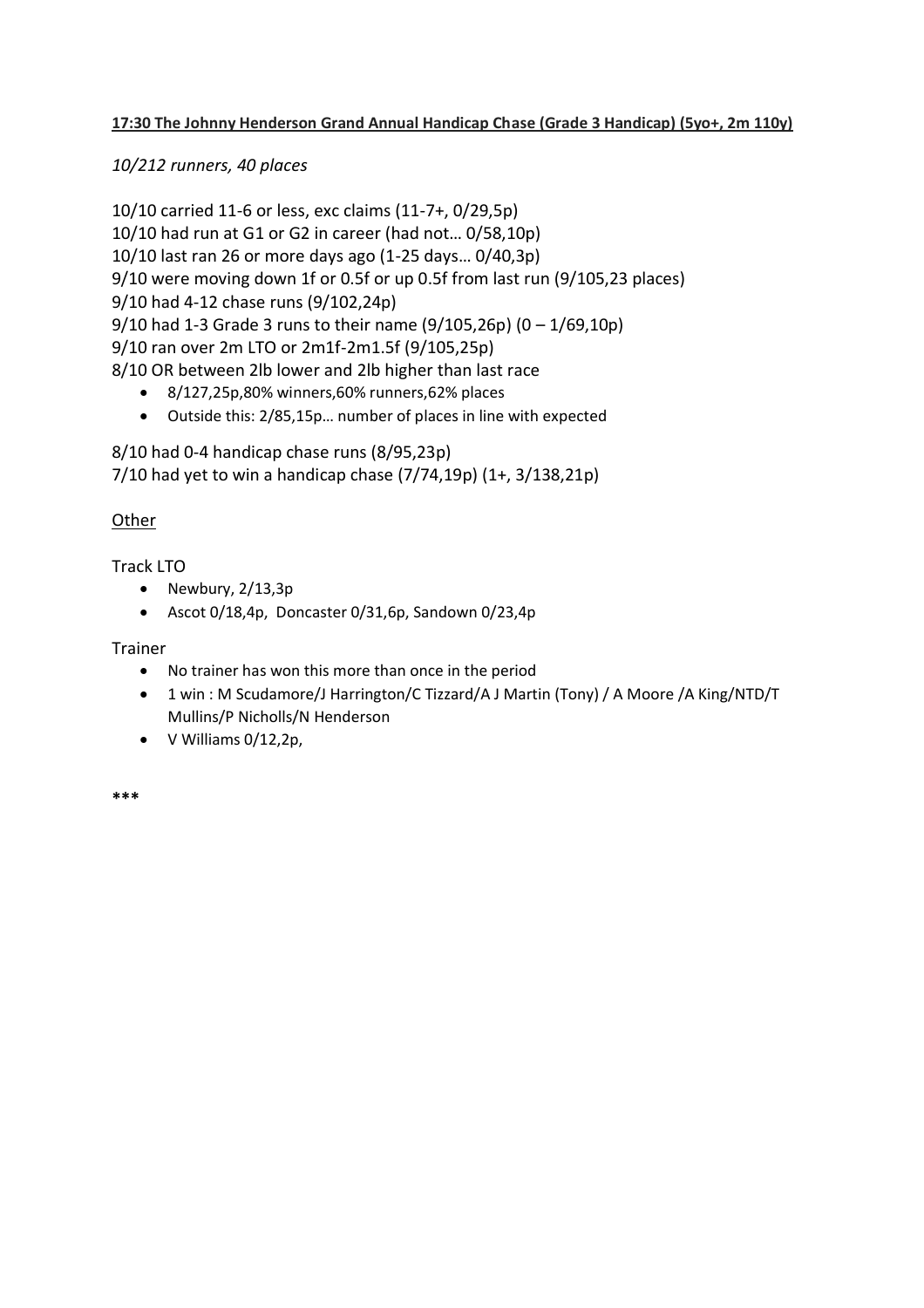## **BONUS RACES**

## **National Hunt Chase**

178 runners, 10 winners, 30 places

10/10 16/1 or shorter

•  $18/1+:0/87,5p$ 

10/10 OR was same or higher than last race (lower: 0/35,2p)

9/10 had 2+ wins in non handicaps (0-1, 1/60,4p)

9/10 ran in Non-handicap LTO (1/68,6p ran in handicap)

8/10 had placed 3-5 times in Chases (inc wins) (8/80,17p)

6/10 had 2-4 runs at track (6/36,9p,+43) 6/10 had 3-5 chase runs (6/93,16p)

4/10 had 9+ chase runs (4/22,5p)

\*

Horse had placed twice at track: 4/7 runners, 4p, +43

Trainers

- G Elliot: 3/5,3p, +38
- A King: 2/10,3p
- 1 win: Jonjo O'Neill, W Mullins, NTD, R Curtis

### Owners

- JP McManus: 2/4,2p, +18
- Gigginstown: 1/7,3p, +19

**\***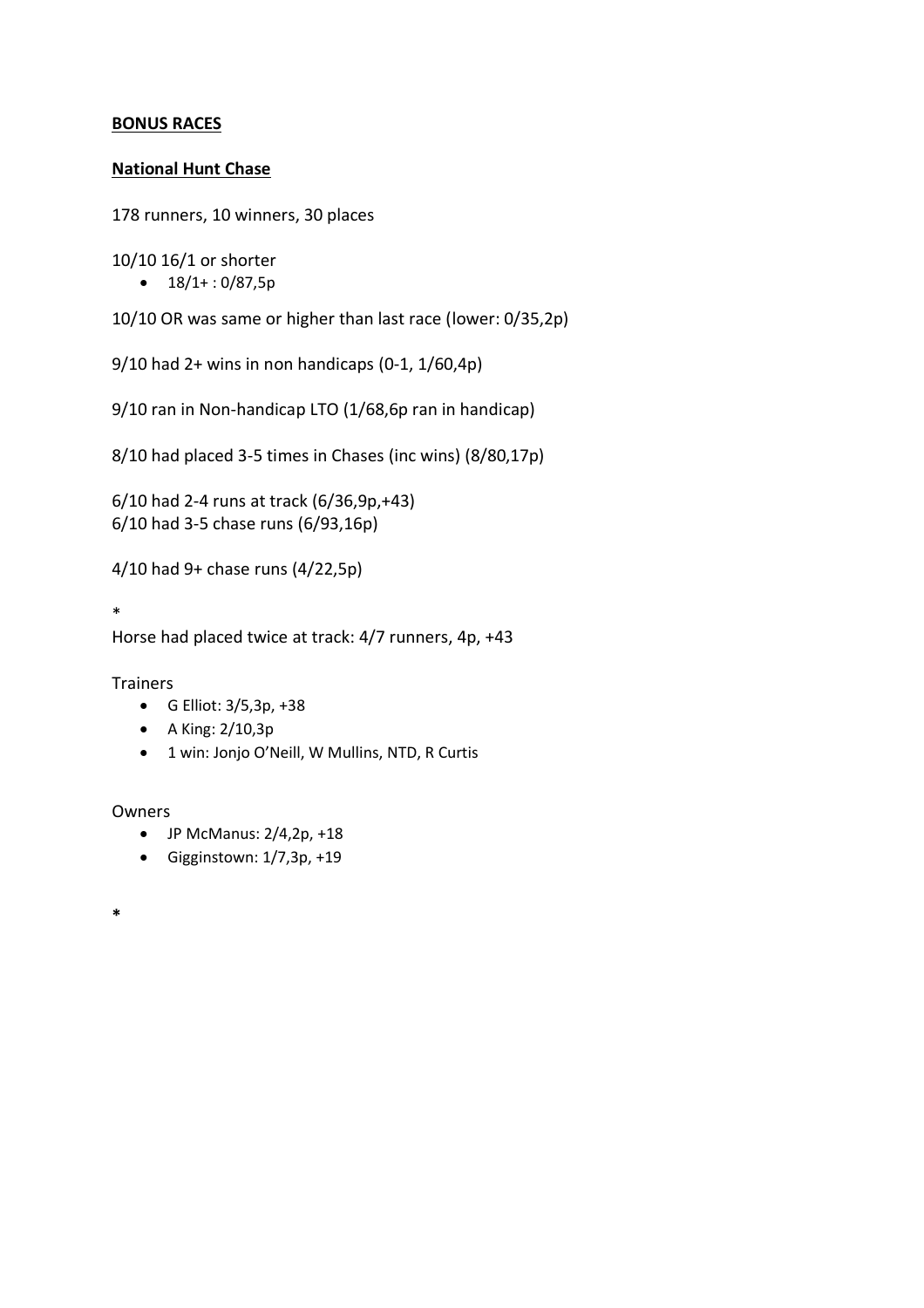# **RSA**

10/10 Irish/GB Bred (FR: 0/25,3p)

10/10 16/1 or shorter (18/1+, 0/32,4p)

10/10 had all run at G1 level (0/29,4p had not)

10/10 had 4-6 runs in last year (0/46,9p outside this)

10/10 3-5 runs this season (0/35,7p outside this)

10/10 had 4+ wins in non handicaps (3 or fewer, 0/31,3p)

8/10 aged 7 (8/59,17p, Not 7… 2/51,13p)

Ran in handicap LTO: 0/15,1p

Track LTO

- Leopardstown: 5/25,11p, +28
- Ascot: 3/18,5p
- 1 win: Donc / Wetherby

**Trainers** 

- W Mullins: 2/15,5p
- N Henderson: 2/11,6p
- 1 win: NTD, C Byrnes, Jonjo O'Neill, R Curtis , J Harrington, J Culloty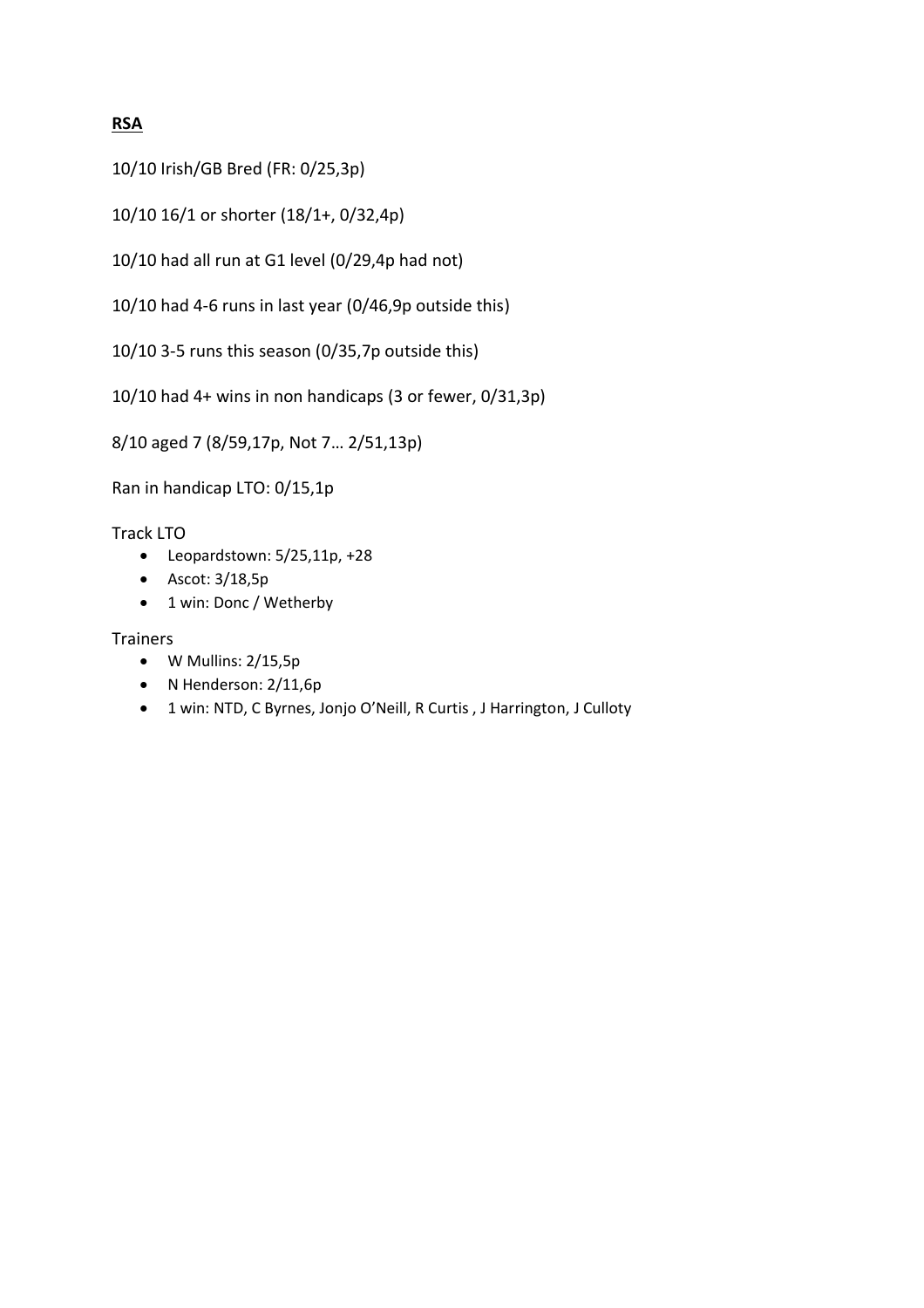# **Albert Bartlett Novices Hurdle**

10/176 runners, 30 places

- 10/10 OR 135+ (no rating or lower, 0/53,1p)
- 10/10 had run at G1 or G2 (had not: 0/63,8p)
- 10/10 running at same trip or moving up from LTO (down in distance 0/28,1p)
- 10/10 yet to run beyond 3m in career (0/47,3p had)
- 10/10 had 4+ runs in previous year (0/41,2p, 3 or less)
- 10/10 had been ridden by todays jockey previously (0/38,4p had not)
- 10/10 had 3+ runs in non handicap hurdles (1-2: 0/38,4p)
- 10/10 had 2+ wins in career (0-1, 0/27,2p)
- 10/10 ran over 2m4f-3m LTO (0/57,3p Did not)
- 10/10 ran in races worth 10,501 30,000 LTO (0/79,3p Did not)
- 9/10 were moving up just 1 class (outside of this: 1/114,10p)
- 9/10 ran in G2 LTO
- 8/10 highest class win was G2 or 3 (2/126,13p outside this)

# Track LTO

- $\bullet$  Chelt: 2/18,4p
- Leop: 2/14,5p
- Donc: 0/20,1p

Trainers: no trainer has won more than once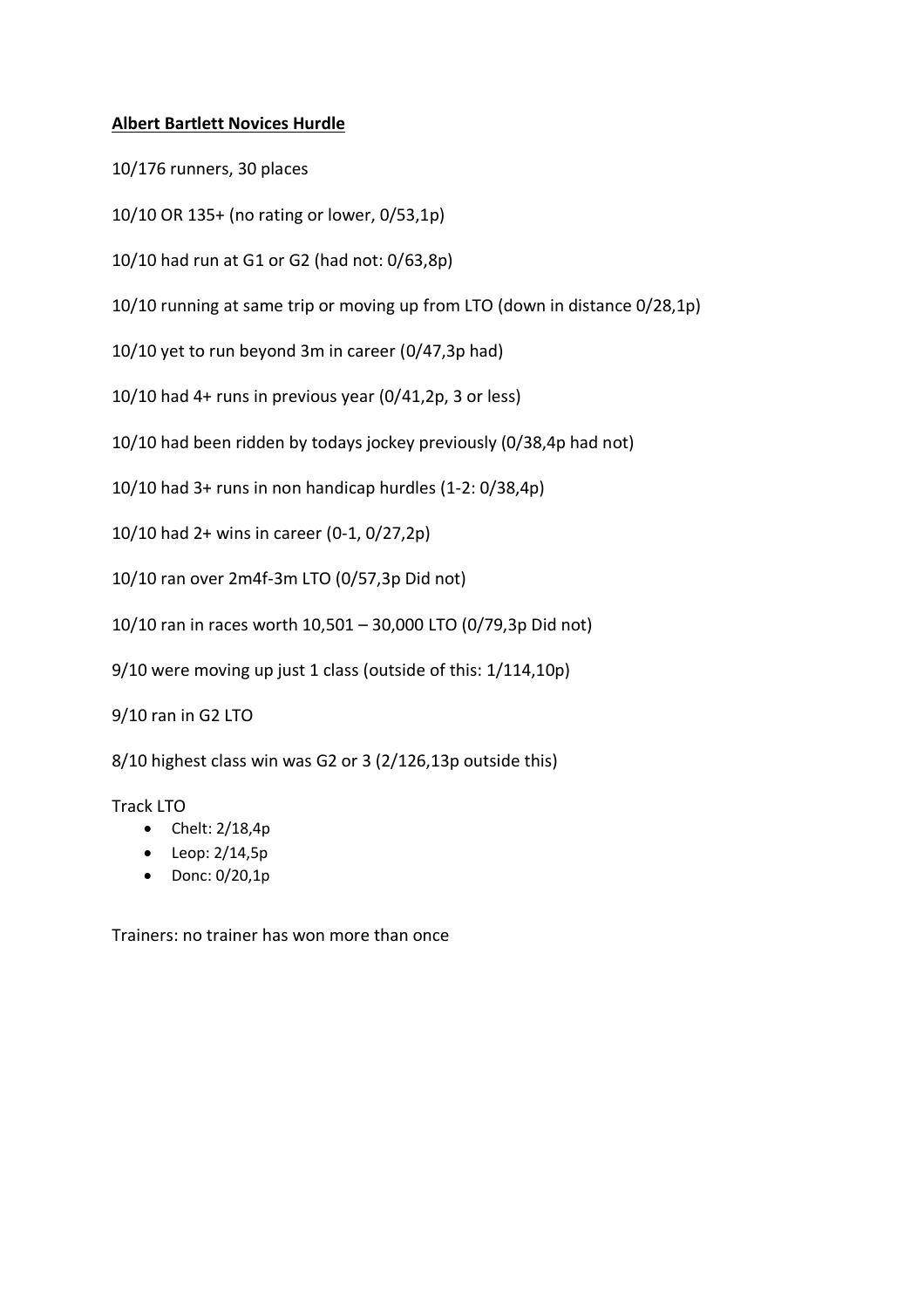# **OWNERS**

*All stats from start of 2013 unless stated (previous 5 Festivals)* 

# **Gigginstown House Stud**

**All runners:** 113 bets / 12 wins / 37 places / 11% sr / +51 SP / +104 BFSP / AE 1.01

- Handicap Chases (exc novice hncp): 4/12,6p, +69 BFSP
- 'Non Major' races: 3/13,8p, +30 (inc the 2 hncp hurdle winners)

# **Chases**

- $18/1 + SP$ , 0/7,0p
- Ran in handicap chase LTO: 3/5,4p, +61

# **Handicaps**

All handicappers: 40 bets / 6 wins / 10 places / +51 SP / +71 BFSP

- $18/1 + SP : 0/11,0p$
- 16/1 or shorter SP: 6/29,10p, +82 BFSP
	- $O$  12/1-16/1 SP: 6/19,6p, +92
- *So, 16/1 or shorter SP >>>*
- 'Non Major' races:  $3/10$ , 7p,  $+42$ 
	- o Listed: 0/6,0p
- Handicap Debut in NH Race Type: 3/15,5p, +30
- 0 Handicap Wins in career: 4/20,7p, +45
- 0 runs at Cheltenham: 5/14,7p, +74
- 0 runs on the official 'going' : 4/9,4p, +59
	- o (sloshing around in Irish soft/heavy, they hit 'good/good to soft' and improve)
- Class Move
	- $\circ$  Drop 2 classes (ie G3>C2, or G1>G3) 4/6,5p, +67
	- o Up 1, Drop 1, Drop 2: 14 bets / 6 wins / 7 p / +97
- Ran In a Novice race LTO: 3/6,5p,
- 'Micro angles'
	- o Ran on Soft>Heavy LTO, running on 'Good' today: 5/12,6p, +75
	- o Ran in Novice Chase/Novice Hurdle/Handicap Chase LTO: 6/10,8p, +101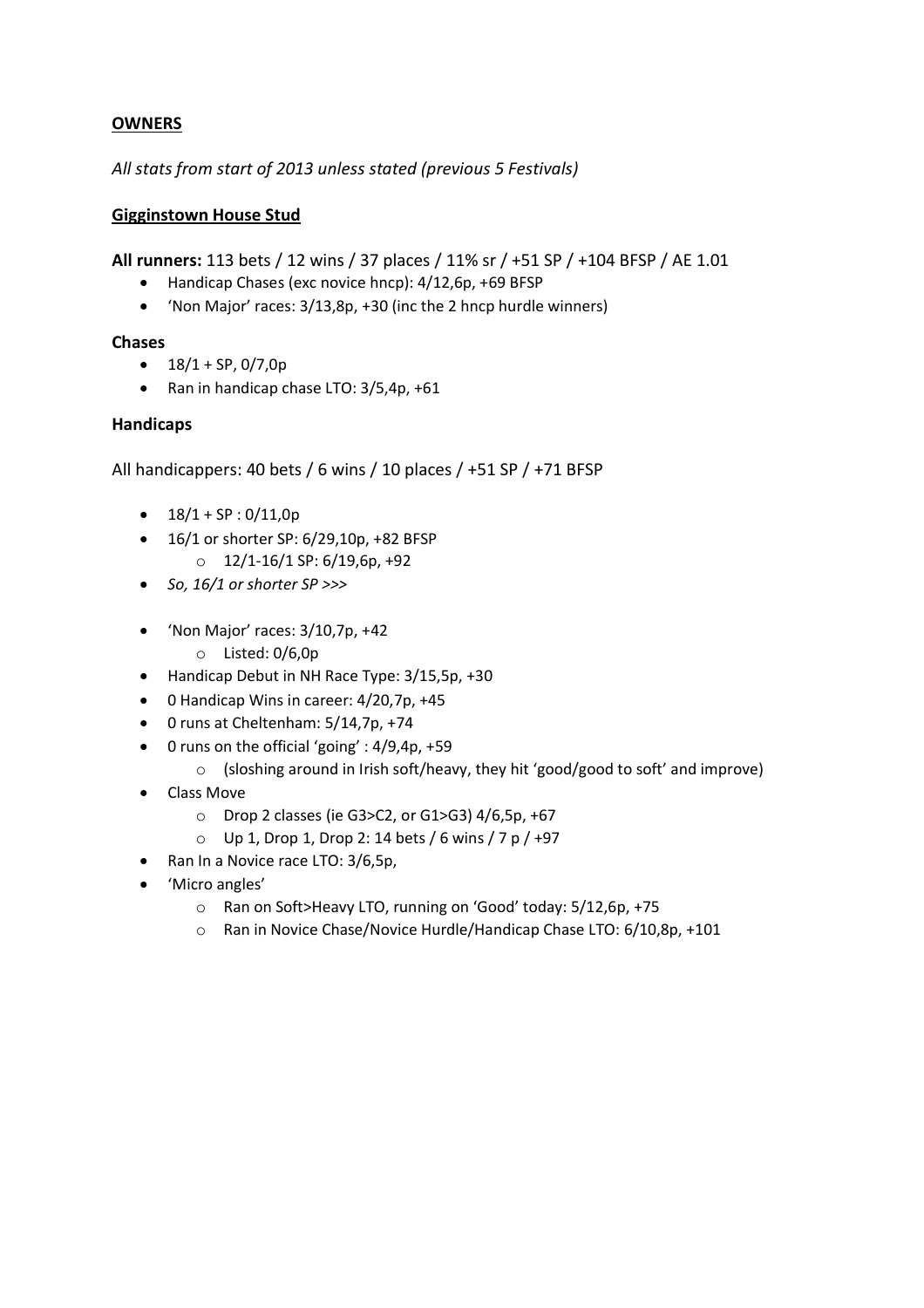## **JP McManus**

**All runners:** 189 bets / 14 wins / 50 places / 7.4% / -94 SP / -82 BFSP / AE 0.73

### **Odds**

- $10/1$  or bigger SP:  $1/113,14p$ 
	- o Handicaps: 0/76,9p
- 9/1 or shorter SP: 13/76,36p, +12 BFSP. AE 0.98

9/1 or shorter SP >>>

- 'Hurdle' + 'Chase' (as defined by HRB, not handicaps, not novice): *8/22,14p, +31*
- Dropping in class from LTO: 4/12,6p, +21 (inc Cause of Causes x2)
	- o Handicap Chase: 2/7,4p
- 3m2f or further: 6/17,9p, +28 (inc Cause of Causes/On The Fringe multiple winners)
- Trainers
	- o Jonjo O'Neill: 2/10,5p, +11
	- o Gordon Elliot: 3/7,4p, +14
	- o E Bolger: 2/8,4p, +3
- Handicaps: 2/38,3p
- All Non Handicaps: 11/38.23p. +40
	- o *1-3 runs at Cheltenham: 9/19,14p, +47*

**\*\*\***

### **FIVE MICRO ANGLES**

*Qualifiers will be posted*

### **Unexposed Handicappers**

### **MICRO 1**

- Handicaps
- Horse Run Career: 1-3
- Horse Win Career: 1
- Trainers: N Henderson / E Lavelle / W Mullins / P Nicholls / D Pipe
- 2008-

34 bets / 8 wins / 15 places / 24% sr / +92 SP / +116 BFSP / AE 2.37

- 0/6,1p at the last two meetings
- N Henderson: 2/6,4p, +65; D Pipe: 2/9,4p, +11; P Nicholls: 2/11,4p, +24; E Lavelle: 1/2,1p, +16; W Mullins: 1/6,2p, +1
- Nick Williams also 1/1, +53… will add him in…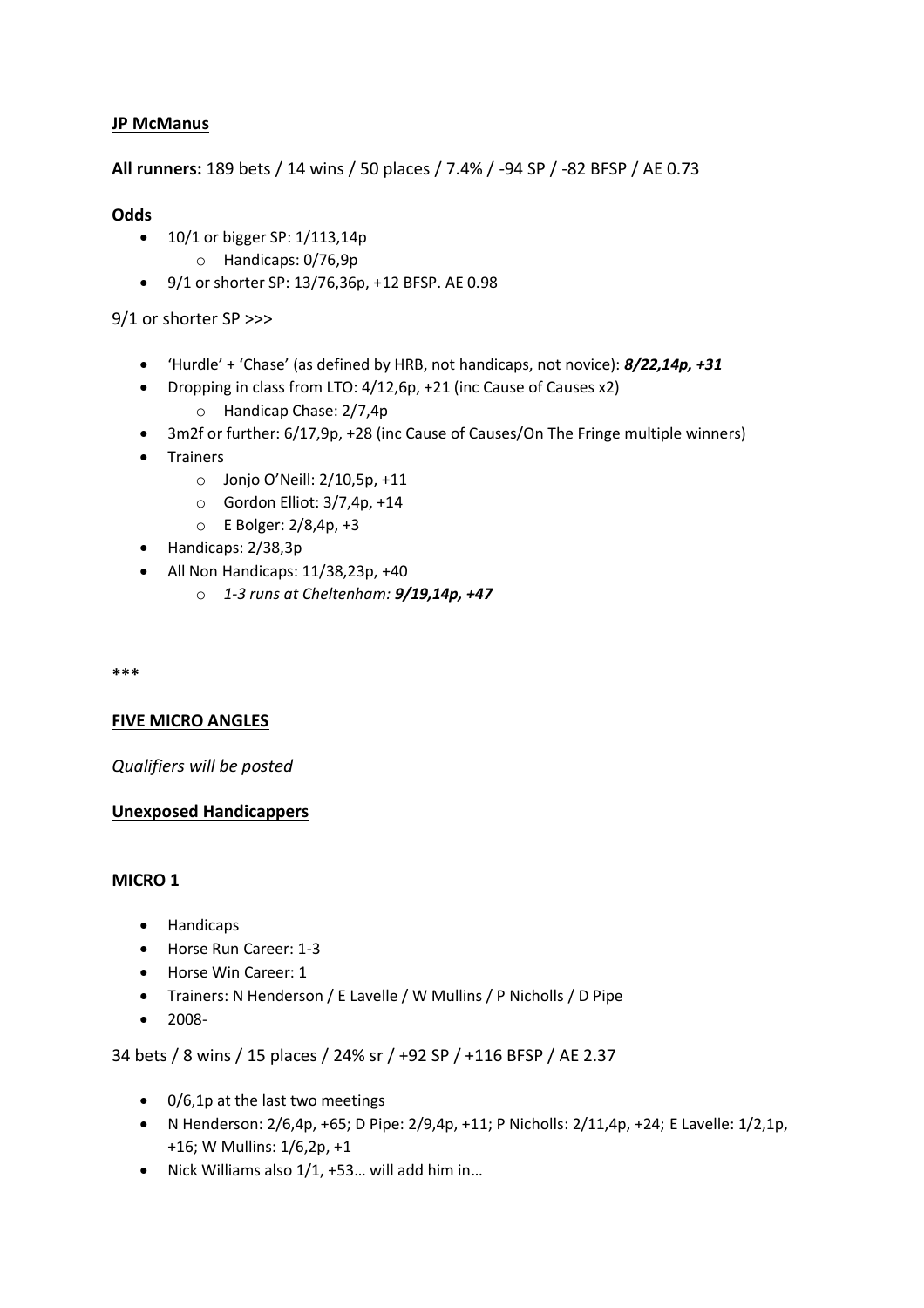# **Track Last Time Out Micros**

## **MICRO 2**

- All Handicaps
- Irish Bred
- Horse Win Career: 0-4
- Track LTO: *Leopardstown*
- 25/1 or shorter SP
- 2012-

30 bets / 6 wins / 13 places / 20% win / +95 BFSP / AE 2.54

- $0/3,1p$  last year.  $(22/1,4^{th})$
- Found at least one winner each year prior to that
- Class move from last run: Drop 1-3 classes: 5/14,8p, +82
- Distance move from last run: Down 0.5f, or UP 0.5f, Up 1f: 6/16,9p, +109
- Career wins: 3 exactly 5/16,8p, +85
- 1 Win only in National Hunt Race Type: 4/9,6p, +64

## **MICRO 3**

- 5yo+ Handicaps
- Horse Aged 8 or younger
- 0-1 wins in handicaps only
- Track LTO: *Cheltenham*
- 16/1 or shorter SP
- 2012-

39 bets / 10 wins / 17 places / 26% sr / +78 BFSP / AE 2.51

- 1/9, 4 places last year
- DID NOT run 61-90 days ago: 10/31,16p, +86
- 1 career win to their name: 4/7,5p, +44
- $\bullet$  1-3 career wins to name: 8/24,11p, +72
- Other Track LTO
	- o Donc: 2/8,5p, +16
	- o Fairyhouse: 2/7,2p, +30
	- o Navan: 2/5,2p, +19
	- o (these tracks saved and will be flagged)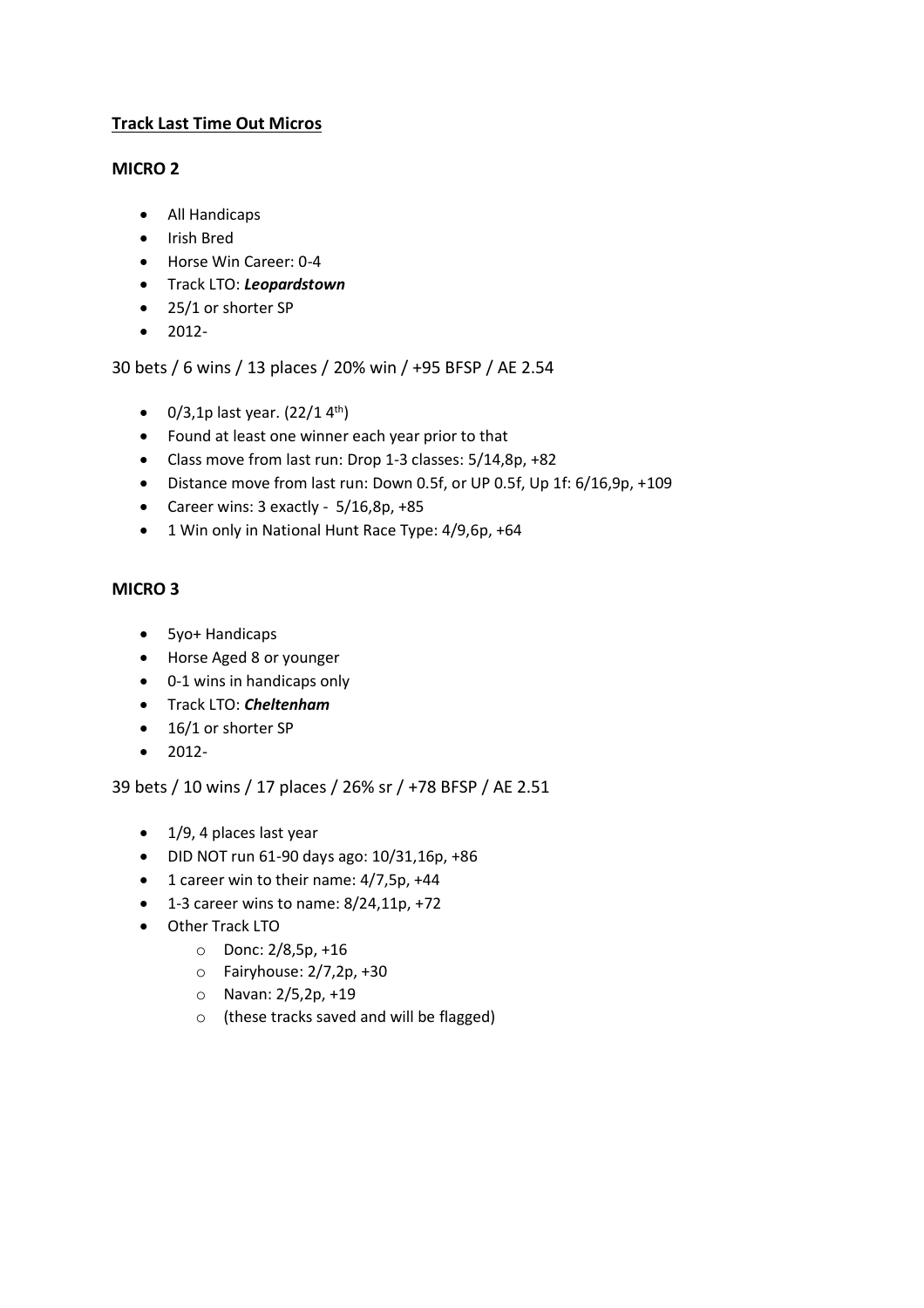# **First Time Headgear**

# **MICRO 4**

- First time Visor / Blinkers / Hood
- Aged 6 or 7
- 33/1 or shorter (0/12,0p above, guide)
- All races
- 2013-

28 bets / 7 wins / 9 places / +157 BFSP

• Non handicaps: 4/8, 4p

*Any age*, other rules as above…

- Class Move
	- o Drop 2 classes: 3/10,5p, +58
- Distance Move
	- o Down 1-3 furlong: 3/6,3p, +105
	- o UP 1.5f-4f: 3/8,3p, +55
- Race Type LTO
	- o Chase / Novice Chase / Handicap Chase
		- $-6/21,8p, +136$
		- Age 6 or 7: 5/8,6p

\*

# 1<sup>st</sup> Time Cheekpieces

- Novice Hurdle / Handicap Novice Chase
- $33/1<$

11 bets / 3 wins / 5 places / +79 BFSP

• *All first time CP*, all races, 33/1<…. 3/57,14p, +33 BFSP

\*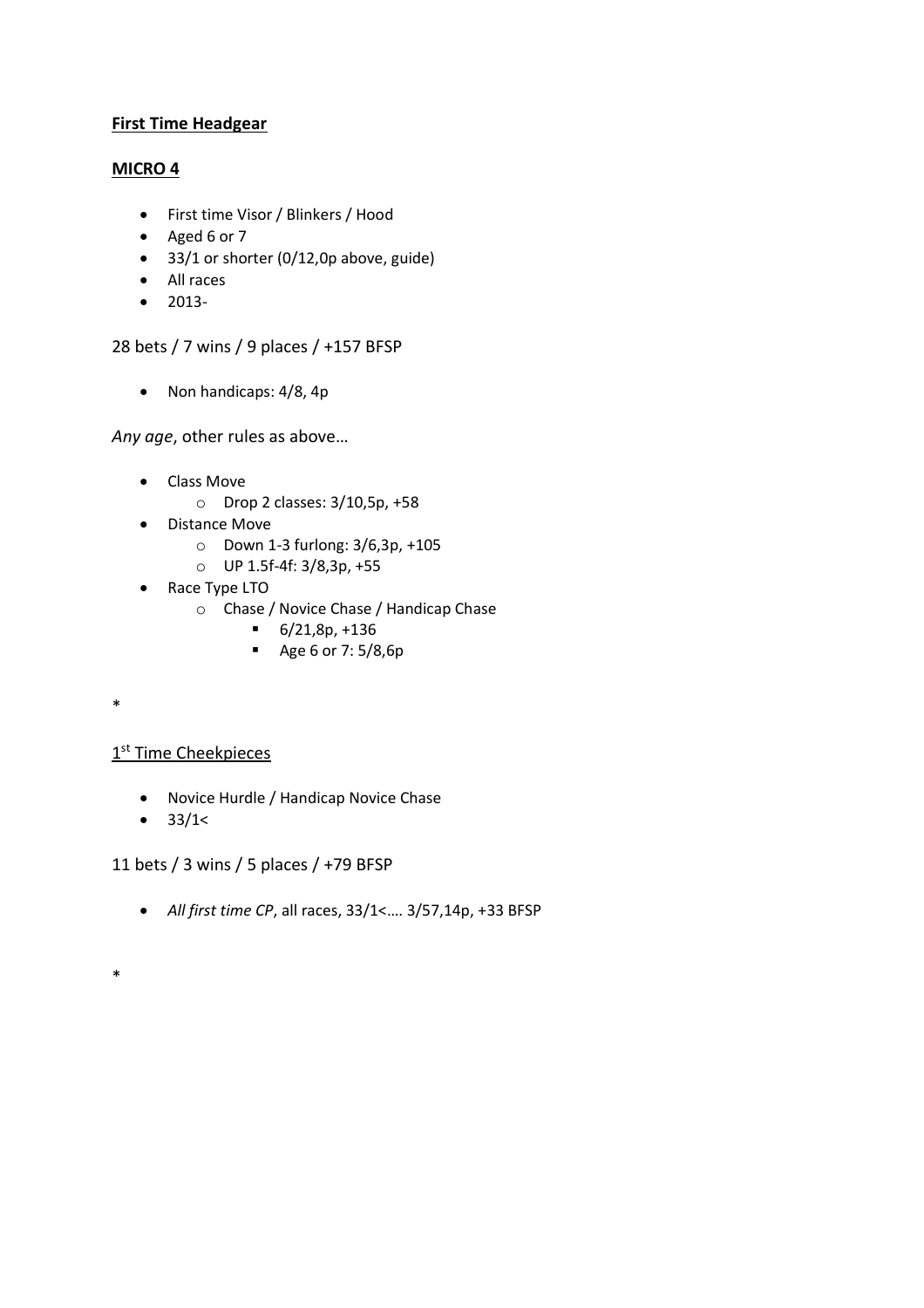### **Irish Class Droppers**

### **MICRO 5**

- Irish Trained
- Class Move: Drop 2 or 3 classes from last run
- 25/1 or shorter

37 bets / 9 wins / 16 places / 24% sr / +97 SP / +128 BFSP / AE 2.72

- 0/15,1p bigger than 25/1 SP
- Race Type:
	- o Handicap Chase: 4/16,6p, +46
	- o Handicap Hurdle: 4/13,8p, +51
	- o Handicap Novice Chase: 0/4,0p
	- o Handicap Novice Hurdle: 1/4,2p, +34
- Trainers: Elliot (3/8,4p,+51), Mullins (3/16,7p,+33), 1 win: Culloty/Martin/Murphy

# \*

## **TRAINERS OF NOTE**

### **Intro**

*A handful of trainer angles/micros/notes/pointers to focus on for the Festival handicap hurdles and handicap chases. Following that there are some notes on horses wearing first time headgear at the meeting.* 

*As always you can use these stats in any way you please. Qualifiers from the 4 'MICROS' (3 in the other report) will be highlighted in the daily posts and I will endeavour to highlight any relevant horses against other stats below and the 'owners' notes. Every Gigginstown horse running in a handicap will be getting plenty of attention- cue a blank year!* 

\*

# **Handicap Chases**

*(exc Novice handicap)* 

2013- (last 5 meetings)

# **David Pipe**

- Horse Run 90 Days: 0-2
- $\bullet$  16/1 or shorter SP (all wins 12/1<)

15 bets / 4 wins / 7 places / 27% sr / +30 SP / +36 BFSP / AE 2.7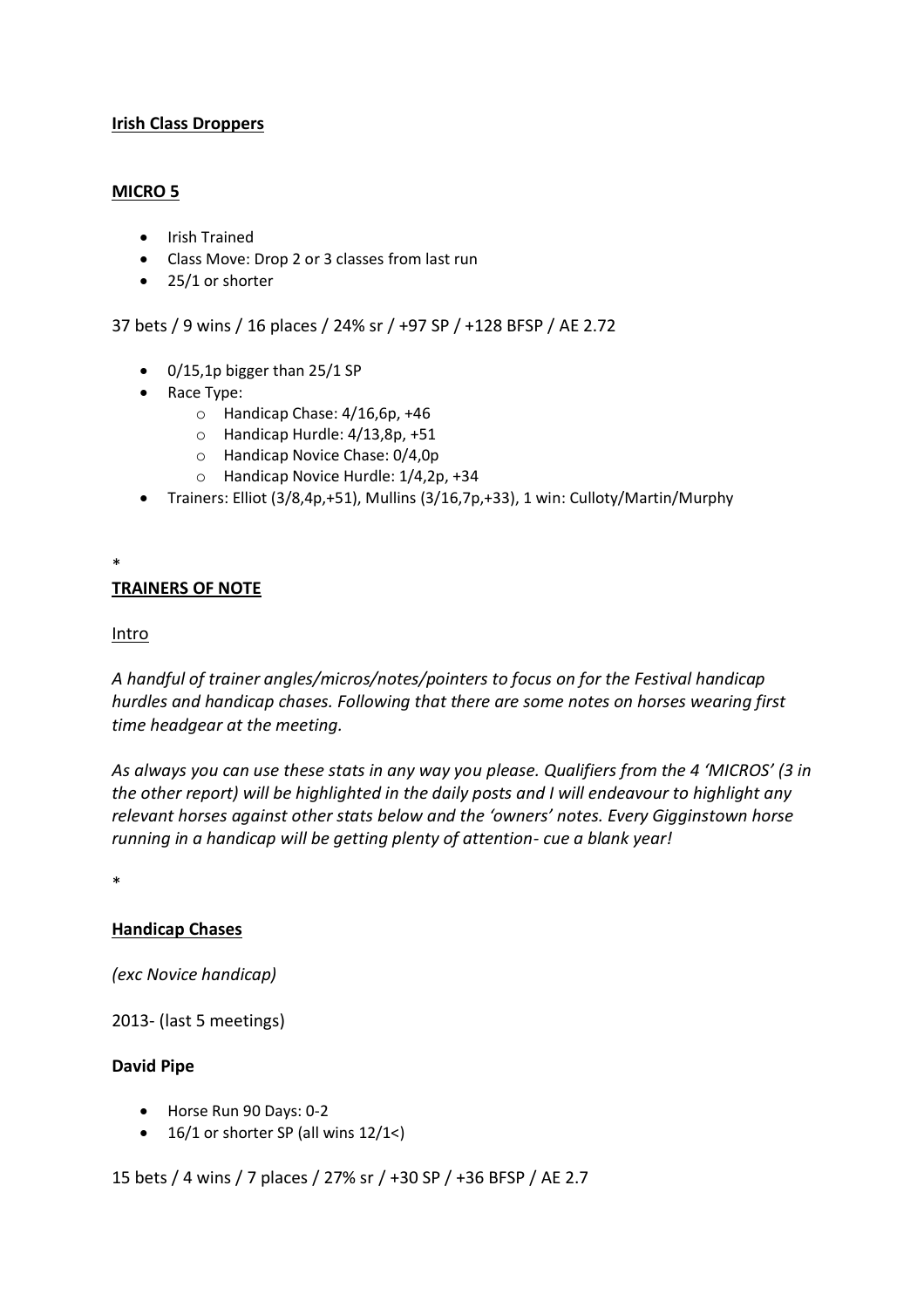## **Tony Martin**

- All Handicap Chases
- (no runners at previous two meetings)

9 bets / 2 wins / 4 places / 22% sr / +25 SP / +34 BFSP / AE 3.17

\*

\*

# Other

All Handicap Chases (exc Novice)

- 20/1 or bigger SP: 5/297,23p
- 18/1 or shorter SP: 18/213,69p

18/1 or shorter SP, other trainers of note

- P Hobbs:  $1/6, 2p, 0$
- N Meade: 1/3,3p, +12
- $\bullet$  M Scudamore:  $1/3,2p, +16$
- J Harrington: 1/3,3p, +13
- G Elliot: 1/10,4p, -4
- NTD: 1/5,1p, +12
- Jonjo O'Neill: 1/16,5p, -3
- N Henderson: 0/16,5p
- W Mullins: 0/8,1p
- P Nicholls: 0/16,1p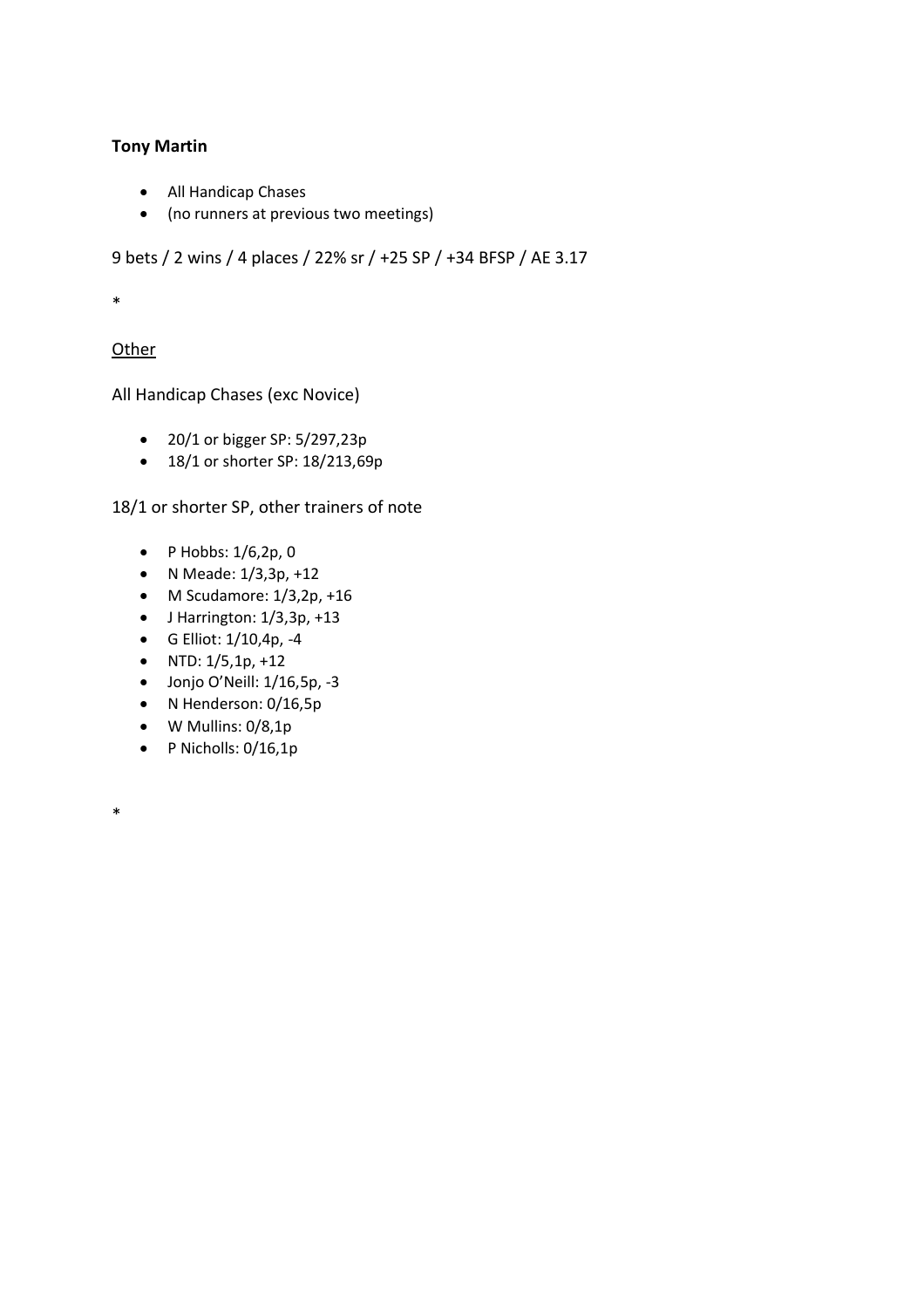# **Handicap Hurdle**

## *(exc Novice handicap)*

### **Paul Nicholls**

- Age 4-6
- 0-1 wins in handicap hurdles
- Any odds

29 bets / 6 wins / 12 places / 21% sr / +59 SP / +78 BFSP / AE 2.83

Within this set of figures/rules above…

- NOT moving up in distance 1f+ from last run: *13 bets / 4 wins / 8 places / +75*
- 1 st run in UK/Ireland and/or WON LTO: *10 bets / 5 wins / 6 places / +72*

### **Nicky Henderson**

- Age 6
- 1<sup>st</sup> or second LTO
- Ay odds

7 bets / 2 wins / 2 places / +18 SP / +19 BFSP / AE 3.92

- Against overall handicap hurdle stats in period of: 2/45,4p, -19
- $14/1$  or shorter:  $2/4$ ,  $2p$ ,  $+22$

### **Willie Mullins**

- 25/1 or shorter
- NOT ridden by Ruby Walsh

20 bets / 4 wins / 12 places / 20% sr / +48 SP / +56 BFSP / AE 2.07

- $\bullet$  Walsh 0/11,1p
- 2m1f-2m4.5f: *14 bets / 4 wins / 9 places / +62*
- *Including Walsh rides….*
- Dropping 2 or 3 classes: 3/9,7p, +40
- UP 0.5-1f from last run: 3/12,6p, +50
- Ran in Novices hurdle LTO: 2/9,5p, +15
- Top 3 LTO or PU:  $4/18,9p$ , +58 (Walsh  $0/5,0p$ )
- Ran in G1/2/3 LTO: 4/20,11p, +56
	- o NOT Walsh: *4/12,10p, +64*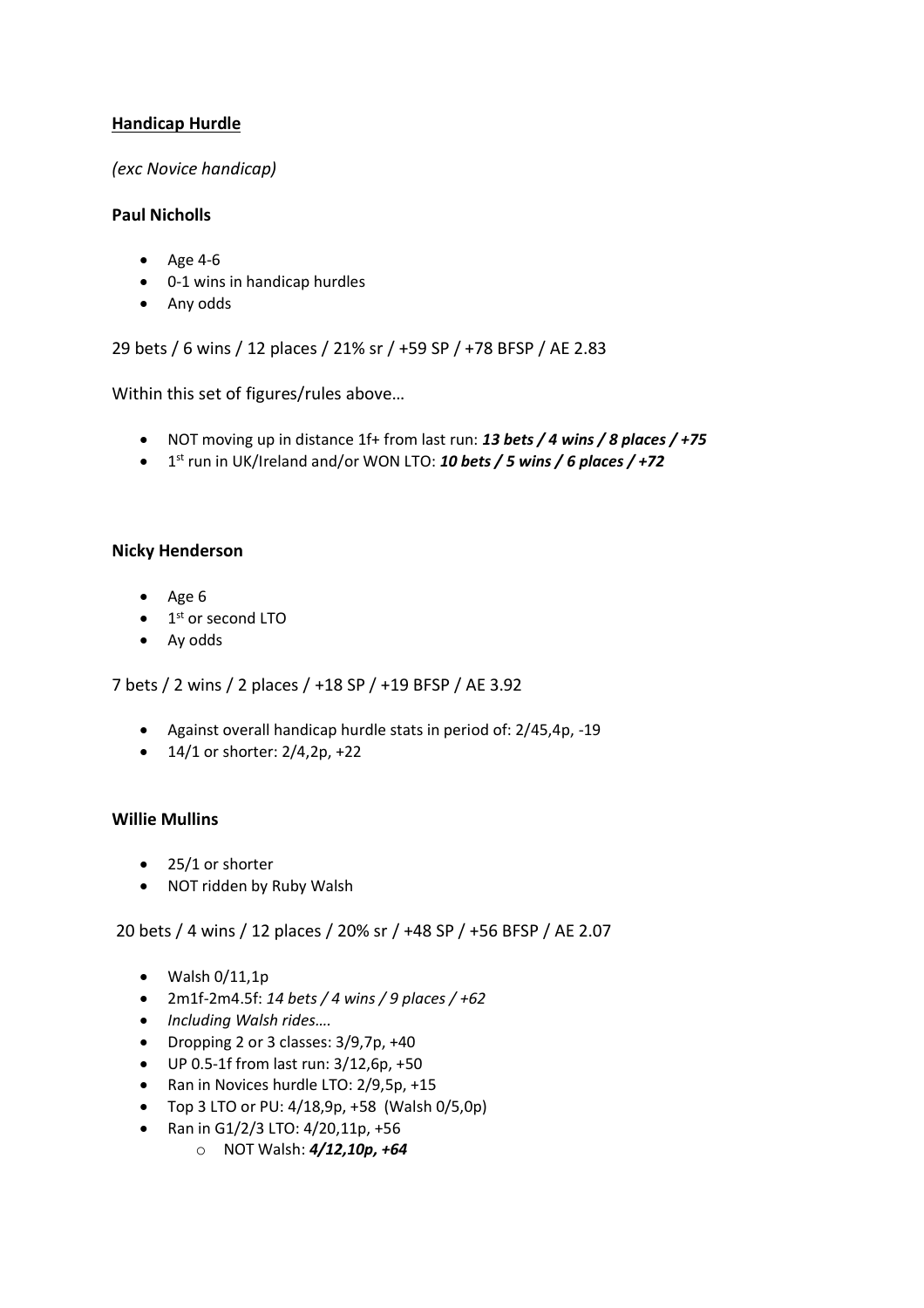## **Gordon Elliot**

- 12/1 or shorter
	- o 12 bets / 2 wins / 6 places / +21 BFSP
- 2m4.5f-2m5f: 2/15,6p, +18

\*

## **Other**

All Handicap Hurdles (exc Novice hncp)

- All winners 33/1 or shorter SP
- Bigger: 0/122,6p

33/1 or shorter SP, other trainer of note:-

- Patrick Kelly: 2/2, +28
- $\bullet$  J Harrington:  $1/7,2p, +12$
- N Williams: 1/5,3p, +49
- Tony Martin: 1/10, 2p, +2
- D Skelton:  $1/10, 2p, +2$
- P Hobbs: 1/27,5p, -20
- A King: 1/16,6p, +22
- Jonjo O'Neill: 1/24,5p, +6
- D Pipe: 0/21,1p